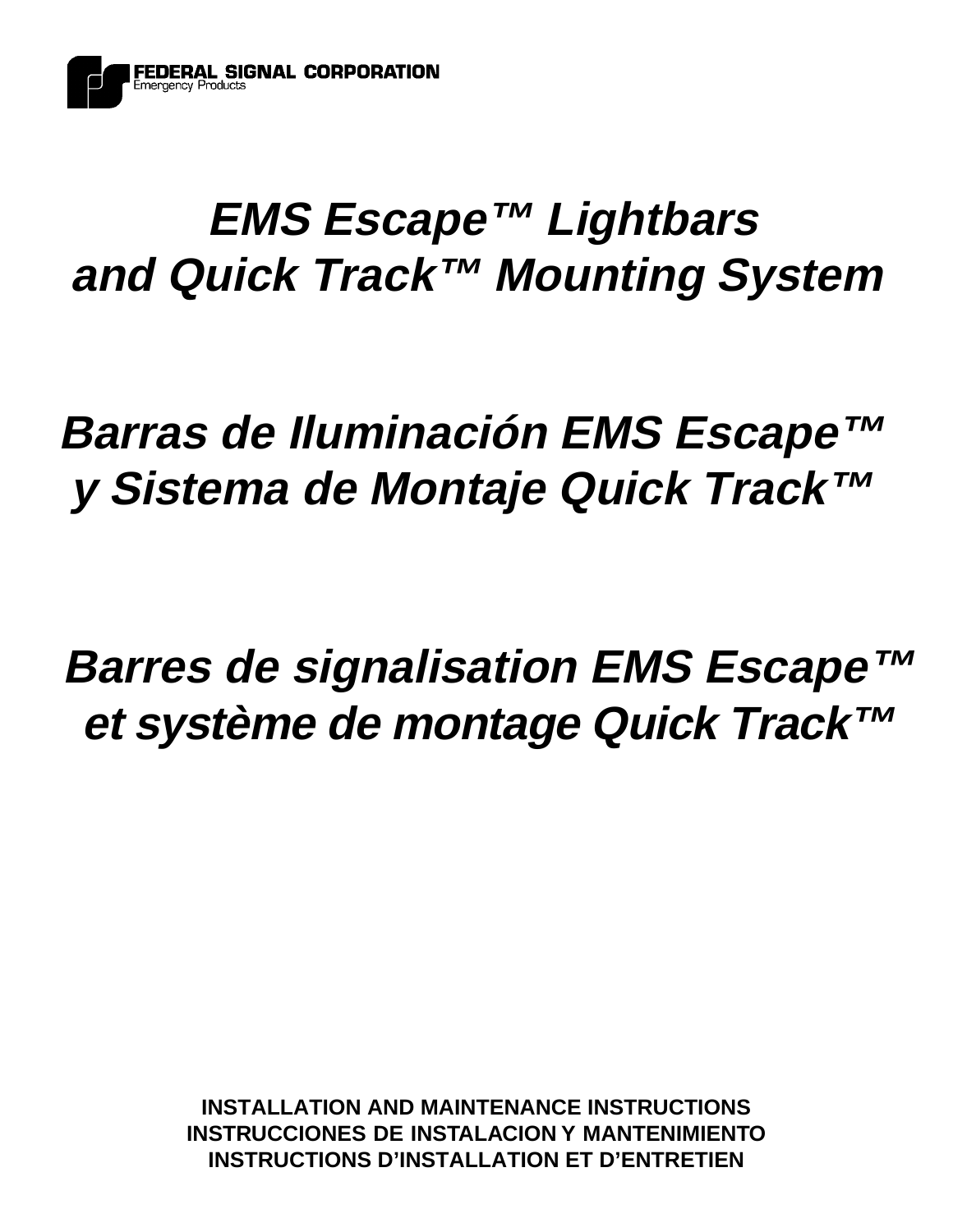# **INSTALLATION AND MAINTENANCE INSTRUCTIONS FOR EMS ESCAPE™ LIGHT BARS**

## **SAFETY MESSAGE TO INSTALLERS OF FEDERAL SIGNAL LIGHT SYSTEMS**

# **WARNING**

**People's lives depend on your safe installation of our products. It is important to read, understand and follow all instructions shipped with the products. In addition, listed below are some other important safety instructions and precautions you should follow:**

- **To properly install a light assembly: you must have a good understanding of automotive electrical procedures and systems, along with proficiency in the installation and use of safety warning equipment.**
- **When drilling into a vehicle structure, be sure that both sides of the surface are clear of anything that could be damaged.**
- **A light system is a high current device. In order for it to function properly, a separate ground connection must be made. If practical, it should be connected to the negative battery terminal. At a minimum, it may be attached to a solid metal body or chassis part that will provide an effective ground path as long as the light system is to be used.**
- **Locate light system controls so the VEHICLE and CONTROLS can be operated safely under all driving conditions.**
- **This product contains high intensity LED devices. To prevent permanent eye damage, DO NOT stare into the light beam at close range.**
- **You should frequently inspect the light system to ensure that it is operating properly and that it is securely attached to the vehicle.**
- **File these instructions in a safe place and refer to them when maintaining and/or re-installing the product.**

**Failure to follow all safety precautions and instructions may result in property damage, serious injury, or death to you or others.**

# **I. GENERAL.**

This instruction sheet provides directions for installation, and maintenance of the EMS Escape lightbar. The EMS Escape lightbar is designed to mount on the vertical surface of vehicles. Typical applications would include

ambulance, fire, and rescue bodies. The EMS Escape lightbar may be mounted direct or via the Quick Track™ mounting system to the vehicle's surface.

# **II. UNPACKING.**

After unpacking the light bar, inspect it for damage that may have occurred in transit. If the unit has been damaged, file a claim immediately with the carrier, stating the extent of damage. Carefully check all envelopes, shipping labels and tags before removing or destroying them. Ensure that all parts listed in the Kit Contents List are included in the package.

## *Kit Contents List*

| Qtv.           | Description                              | Part No.    |
|----------------|------------------------------------------|-------------|
| 4              | $3/8-16 \times 2$ ", Carriage Bolt, S.S. | 7004A024-32 |
| 8              | M8 x 25mm, Set Screw w/Nylok, S.S.       | 7008039A    |
| 4              | 3/8 Flat Washer, S.S.                    | 7072A035    |
| $\overline{4}$ | 3/8 Lockwasher, S.S.                     | 7074A046    |
| 4              | 3/8-16 Hex Nut, S.S.                     | 7059A063    |
| $\mathbf 2$    | Mounting Strip Gasket (10')              | 8003006A    |
| 1              | Grommet, Seal                            | 8003127A    |
| 2              | Carriage, Seal                           | 8003128A    |

# **III. INSTALLATION.**

The EMS Escape light bar is completely wired at the factory and does not require any additional internal wiring. All the conductors necessary for control of any and all basic and optional functions are contained in the supplied cable(s). Installation of options will require additional wiring in the light bar.

The basic light functions of the unit must be controlled by a user-supplied control head.

# **WARNING**

**Light system controls must be located so that VEHICLE and CONTROLS can be operated safely under all driving conditions.**

# **WARNING**

**When installing equipment inside air bag equipped vehicles, the installer MUST ensure that the equipment is installed ONLY in areas recommended by the vehicle manufacturer.**

**Failure to observe this warning will reduce the effectiveness of the air bag, damage the air bag, or potentially damage or dislodge the equipment, causing serious injury or death to you or others.**

The EMS Escape lightbar is designed for mounting directly to the vehicle's surface or via the Quick Track mounting system. The direct mounting method incorporates carriage bolts, washers, lockwashers, and nuts to provide a secure and somewhat permanent installation, unless provisions for future removal are made during the assembly of your vehicle.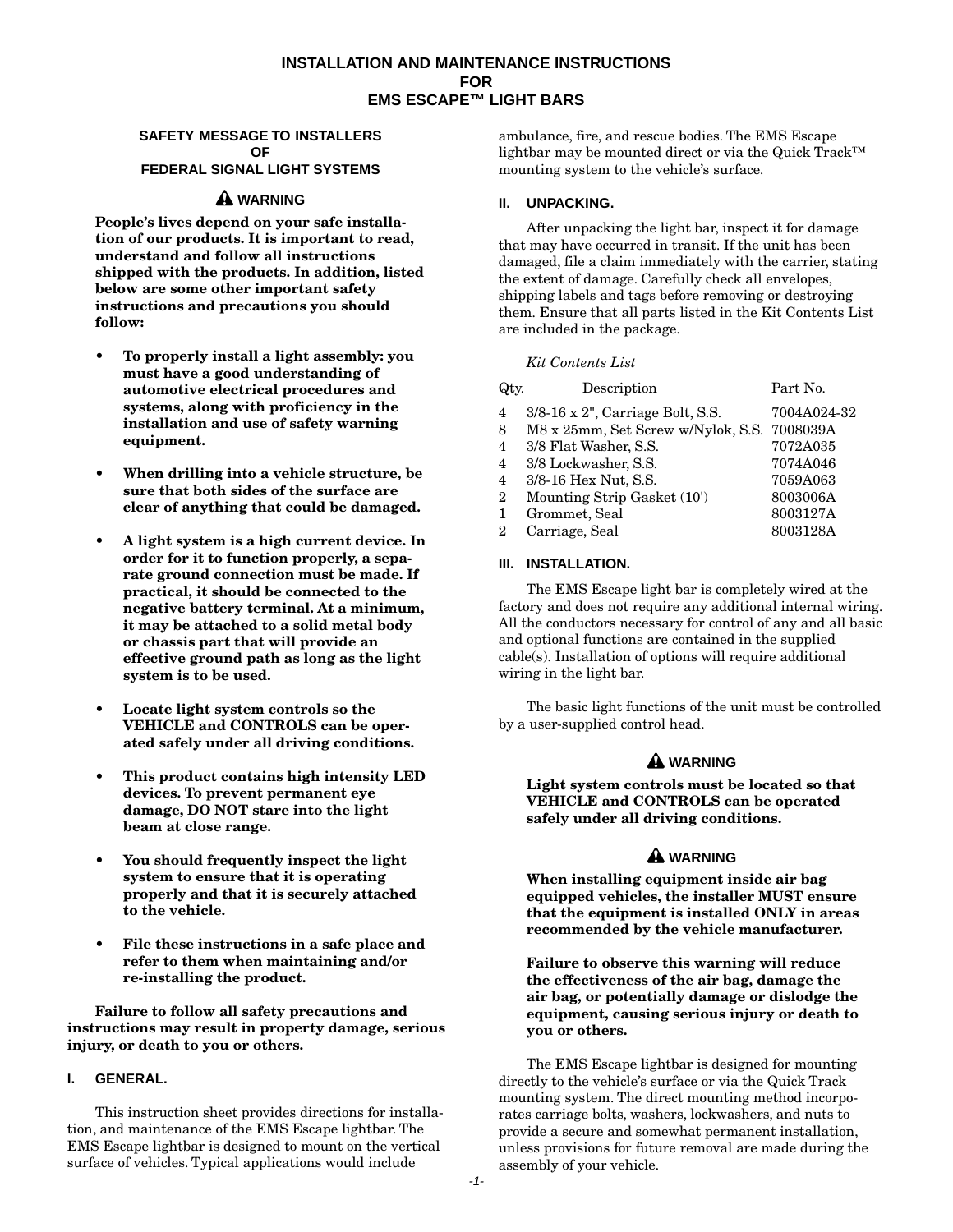The optional Quick Track mounting system incorporates an aluminum extrusion, carriage bolts, washers, lock washers, and nuts. The Quick Track extrusion is securely mounted to the vehicle's surface using the supplied hardware. The EMS Escape lightbar will mount/hang on the Quick Track and is secured with the provided set screws. If service or removal of the EMS Escape lightbar is required, the set screws can be loosened to allow lightbar removal.

#### A. *Direct Surface Mounting.*

1. See figure 1. Remove the self-adhesive paper backing from the mounting strip gasket as it is being applied to the back of the EMS Escape lightbar extrusion. Once the gasket has been applied to the entire extrusion length, cut and discard the remaining gasket. Apply the mounting gasket strip to both the top and bottom channels/ grooves of the extrusion.

2. See figure 2. Remove and retain the #10-24 endcap screws, endcap, and endcap gasket from each end of the EMS Escape lightbar.

3. Slide two 3/8 x 2" carriage bolts into each end of the EMS Escape lightbar. For 22" length lightbars only one 3/8 x 2" carriage bolt is required for each end.

4. Place the endcap gaskets, and endcaps back onto the end of the extrusion and secure with the previously retained #10-24 screws.

## **WARNING**

# **Before proceeding with installation, plan all cable/wire routing. Ensure that the vehicle surface is structurally sound to support the EMS Escape lightbar.**

5. See figure 2. Locate an area on the vehicle surface where the EMS Escape lightbar will be mounted. Locate the center point of a 1" diameter control cable routing hole on the vehicle surface. The control cable routing hole is the center of the EMS Escape lightbar. Draw/mark a horizontal line through the control cable routing hole. Layout the position of two 7/16" diameter carriage bolt clearance holes on the horizontal line on each side of the 1" wire cable hole (one on each side of the 1" wire cable hole for 22" lightbars). The carriage bolt clearance holes (7/16") should be equally spaced on each side of the control cable routing hole.

6. Drill and de-burr the 1" diameter control cable routing hole and 7/16" diameter carriage bolt clearance holes.

7. While feeding the control cable through the routing hole, align the carriage bolts with their respective clearance holes and position the EMS Escape lightbar against the vehicle surface.

8. While holding the EMS Escape lightbar in position/alignment secure the lightbar with the provided washers, lock washers, and nuts.

#### B. *Quick Track Mounting.*

1. See figure 3. Remove the self-adhesive paper backing from the mounting strip gasket as it is being

applied to the back of the Quick Track mounting extrusion. Once the gasket has been applied to the entire extrusion length, cut and discard the remaining gasket. Apply the mounting gasket strip to both the top and bottom channels/ grooves of the extrusion.

2. See figure 3. Insert the grommet seal into the control cable routing hole in the Quick Track mounting extrusion.

3. See figure 3. Insert both carriage seals in the carriage bolt groove. Place one seal on one side of the control cable routing hole and the other seal on the opposite side of the center hole.

# **NOTE**

Use of a silicon spray lubricant in the carriage bolt groove may aid insertion and placement of the carriage seals.

4. Slide two 3/8 x 2" carriage bolts into each end of the Quick Track mounting extrusion. For 22" length lightbars only one 3/8 x 2" carriage bolt is required for each end.

# **WARNING**

**Before proceeding with installation, plan all cable/wire routing. Ensure that the vehicle surface is structurally sound to support the EMS Escape lightbar.**

# **NOTE**

Allow a minumum of 1" clearance between the top of the Quick Track mounting extrusion and any obstruction which would prevent the mounting/ hanging of the EMS Escape lightbar, such as: vehicle rain gutters, auxiliary lighting, etc.

5. See figure 4. Locate an area on the vehicle surface where the Quick Track mounting extrusion will be mounted. Locate the center point of a 1" diameter control cable routing hole on the vehicle surface. The control cable routing hole is the center of the Quick Track mounting extrusion. Draw/mark a horizontal line through the wire cable routing hole. Layout the position of two 7/16" diameter carriage bolt clearance holes on the horizontal line on each side of the 1" control cable hole. The carriage bolt clearance holes (7/16") should be equally spaced on each side of the control cable routing hole.

6. Drill and de-burr the 1" diameter control cable routing hole and 7/16" diameter carriage bolt clearance holes.

7. Align the carriage bolts with their respective clearance holes and position the Quick Track mounting extrusion against the vehicle surface.

8. While holding the Quick Track in position/ alignment secure the extrusion with the provided washers, lock washers, and nuts. Make sure that both the 1" hole in the vehicle body and Quick Track are in alignment with each other.

9. While feeding the control cable through the routing hole, place/align the EMS Escape lightbar over the top of the Quick Track extrusion.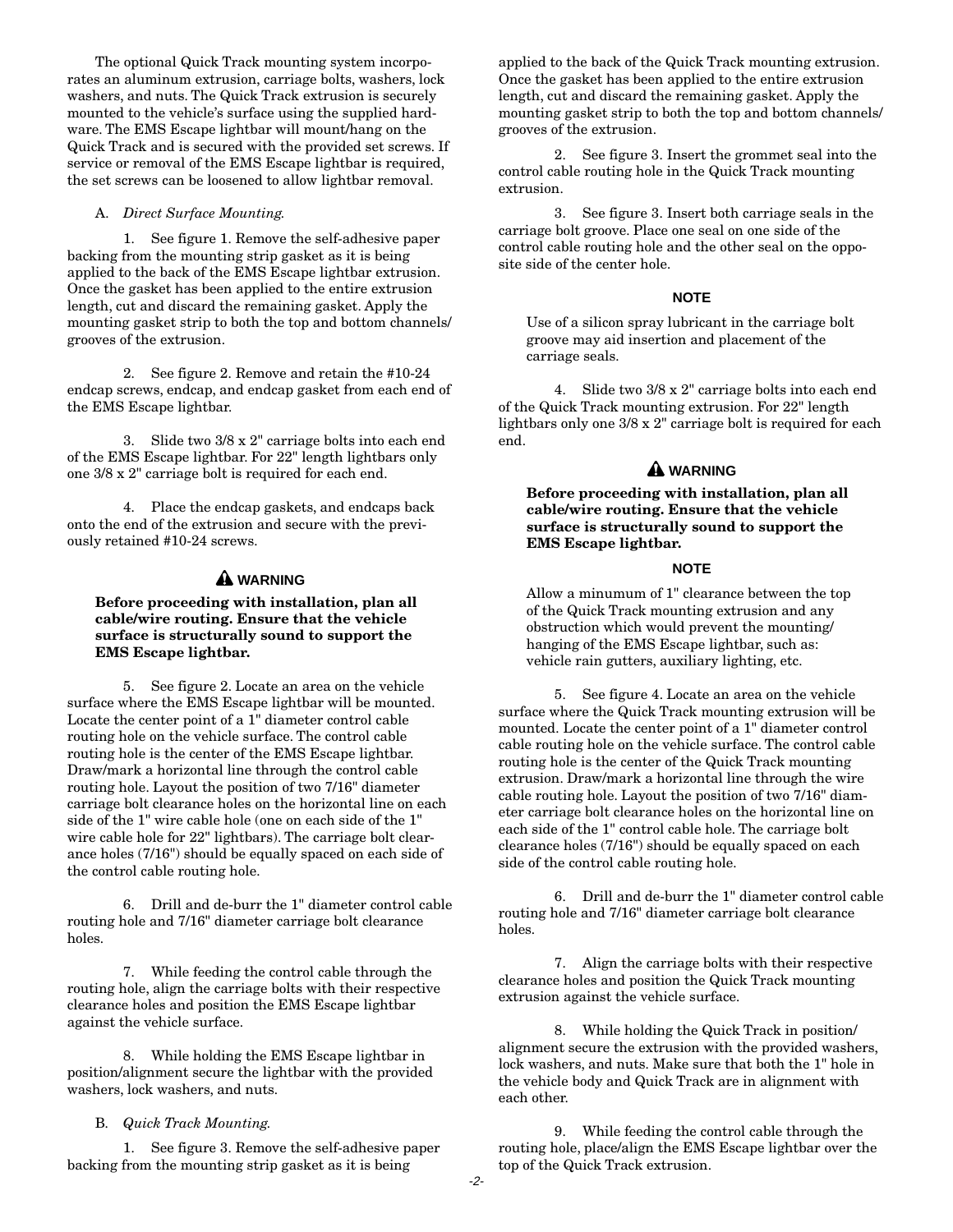10. While making sure the EMS Escape lightbar is spaced equal distance from both ends of the Quick Track extrusion, secure the lightbar with the provided M8 set screws.

# **IV. ELECTRICAL CONNECTIONS.**

## A. *Direct Surface Mount.*

1. Route the control cable(s) into the vehicle and near the eventual location of the user-supplied control head, control panel, or strobe power supply.

2. For proper light operation, the control cable must be properly terminated inside the user-supplied control head. Table 1 shows the recommended control cable wire colors for various light bar functions. Using Table 1 as a guideline, complete the applicable electrical connections for the functions/options installed in your EMS Escape lightbar. Switch current capacities should be at least 15 amps. If more than 4 rotators are connected to the same wire, switch current capacities should be at least 20 amps.

#### **NOTE**

EMS Escape light bars that are equipped with strobes require the use of an external Federal Signal Power Supply. Each individual strobe head is supplied with its own strobe cable and accessory kit.

3. Strobe Models Only.

See figure 5. The cable leads must be terminated with the supplied connectors. The supplied connectors mate with the connectors on Federal Signal power supplies. Wiring should not be performed until the unit is mounted as previously described.

Complete the wiring as follows:

a Route the strobe cables to the Federal Signal power supply.

b. Crimp the pins on the end of the strobe head cables. Insert the pins in the connector housing(s) as shown in figure 5 and push them until they snap into place. The connector(s) can now be plugged directly into a Federal Signal strobe power supply. Observe proper wire colors and placement when assembling the connectors as shown in figure 5. Refer to the particular Federal Signal power supply installation instructions for additional wiring details.

#### **NOTE**

Any of the light bar functions can be activated by applying 12VDC to the appropriate control line. The heavy black lead (-) must be connected to vehicle ground, to perform a function check.

4. Connect the black lead to chassis ground.

# **WARNING**

**If wires are shorted to the vehicle frame or each other, high current conductors can cause hazardous sparks resulting in electrical fires and molten metal.**

**Verify that no short circuits exist before connecting to the Positive (+) battery terminal.**

**DO NOT connect this system to the vehicle battery until ALL other electrical connections are made and mounting of all components is complete.**

## **Failure to observe this WARNING will result in fire, burns and blindness.**

5. SignalMaster Option.

The SignalMaster option is completely wired at the factory and does not require any additional wiring inside the light bar. All conductors necessary for control of the SignalMaster are contained in the smaller cable.

For wiring and operation instructions, refer to the instruction sheet packed with the applicable SignalMaster control unit.

B. *Quick Track Mount.*

1. Route the control cable(s) into the vehicle and near the eventual location of the user-supplied control head, control panel, or strobe power supply.

2. The Quick Track mounting system incorporates the usage of an aluminum extrusion, carriage bolts, washers, lock washers, and nuts. The Quick Track extrusion is securely mounted to the vehicles surface with the provided hardware. The EMS Escape lightbar will mount/ hang on the Quick Track and be secured with the provided set screws. If service or removal of the EMS Escape lightbar is required, the set screws can be loosened, thus allowing the lightbar to be removed, provided that a properly sized user-supplied connector is installed in line with the control cable.

#### **NOTE**

Additional slack in the control cable is required for removal and re-assembly of the EMS Escape light bar which utilizes the Quick Track mounting. The user-supplied connector must be accessible when removing the EMS Escape Lightbar from the vehicle.

3. For proper light operation, the control cable must be properly terminated inside the user-supplied control head. Table 1 shows the recommended control cable wire colors for various light bar functions. Using Table 1 as a guideline, complete the applicable electrical connections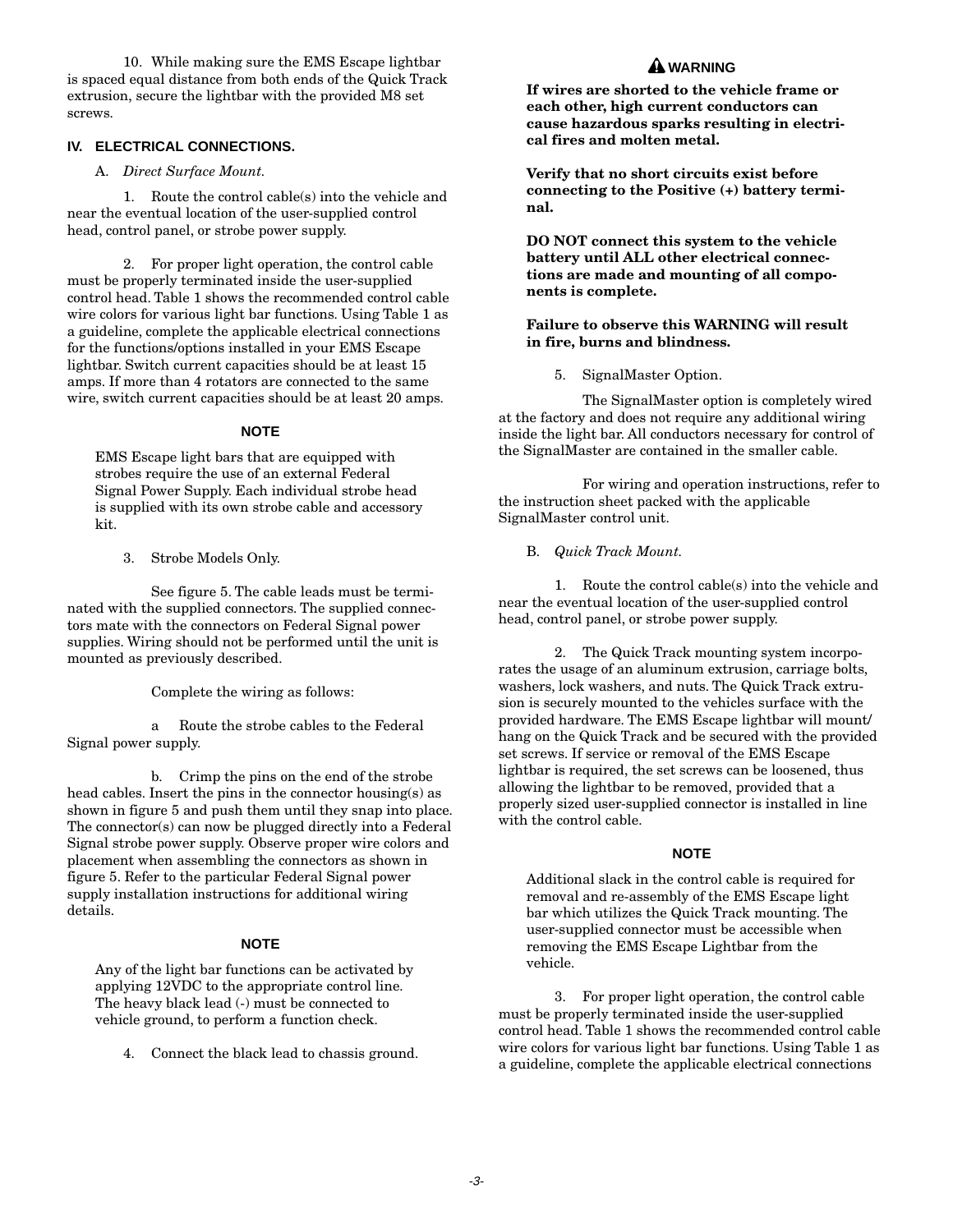for the functions/options installed in your EMS Escape lightbar. Switch current capacities should be at least 15 amps. If more than 4 rotators are connected to the same wire, switch current capacities should be at least 20 amps.

## **NOTE**

EMS Escape light bars that are equipped with strobes require the use of an external Federal Signal Power Supply. Each individual strobe head is supplied with its own strobe cable and accessory kit.

4. Strobe Models Only.

See figure 5. The cable leads must be terminated with the supplied connectors. The supplied connectors mate with the connectors on Federal Signal power supplies. Wiring should not be performed until the unit is mounted as previously described.

Complete the wiring as follows:

a. Route the strobe cables to the Federal Signal power supply.

b. Crimp the pins on the end of the strobe head cables. Insert the pins in the connector housing(s) as shown in figure 5 and push them until they snap into place. The connector(s) can now be plugged directly into a Federal Signal strobe power supply. Observe proper wire colors and placement when assembling the connectors as shown in figure 5. Refer to the particular Federal Signal power supply installation instructions for additional wiring details.

# **NOTE**

Any of the light bar functions can be activated by applying 12VDC to the appropriate control line. The heavy black lead (-) must be connected to vehicle ground, to perform a function check.

5. Connect the black lead to chassis ground.

# **WARNING**

**If wires are shorted to the vehicle frame or each other, high current conductors can cause hazardous sparks resulting in electrical fires and molten metal.**

**Verify that no short circuits exist before connecting to the Positive (+) battery terminal.**

**DO NOT connect this system to the vehicle battery until ALL other electrical connections are made and mounting of all components is complete.**

## **Failure to observe this WARNING will result in fire, burns and blindness.**

6. SignalMaster Option.

The SignalMaster option is completely wired at the factory and does not require any additional wiring

inside the light bar. All conductors necessary for control of the SignalMaster are contained in the smaller cable.

For wiring and operation instructions, refer to the instruction sheet packed with the applicable SignalMaster control unit.

#### **V. MAINTENANCE.**

# **WARNING**

**High voltages may be present inside the lightbar. Wait at least ten (minutes), after shutting off power, before servicing this unit. Failure to do so may result in property damage, serious injury, or death to you or others.**

## **Disconnect ALL power to the unit before any maintenance is performed.**

A. *Cleaning Plastic Domes.*

Ordinary cleaning of the plastic domes can be accomplished by using mild soap and a soft rag. Should fine scratches or a haze appear on the domes, they can ordinarily be removed with a non-abrasive high quality, automotive paste wax.

# **WARNING**

**The use of other materials such as strong detergents, solvents, petroleum products, etc. can cause crazing (cracking) of the plastic domes.**

## B. *Cleaning Reflectors and Mirrors.*

Use a soft tissue to clean the reflector and mirrors. Avoid heavy pressure and the use of caustic or petroleum base solvents which will scratch or dull the surface.

C. *Options.*

Removing one EMS Escape lightbar endcap, the endcap screws, the endcap gasket, and then sliding or removing the necessary lenses and lens dividers can accomplish access to any particular EMS Escape Lightbar option.

> 1. Rotator Halogen Lamp Replacement (see figure 6).

# **WARNING**

**A serious injury may result if lamp is touched when hot. Always allow lamp to cool before removing. Halogen lamps are pressurized and if broken can result in flying glass. Always wear gloves and eye protection when handling the lamps.**

#### **CAUTION**

Service life of lamp will be shortened if glass portion is touched. If glass has been handled, clean carefully with a grease solvent.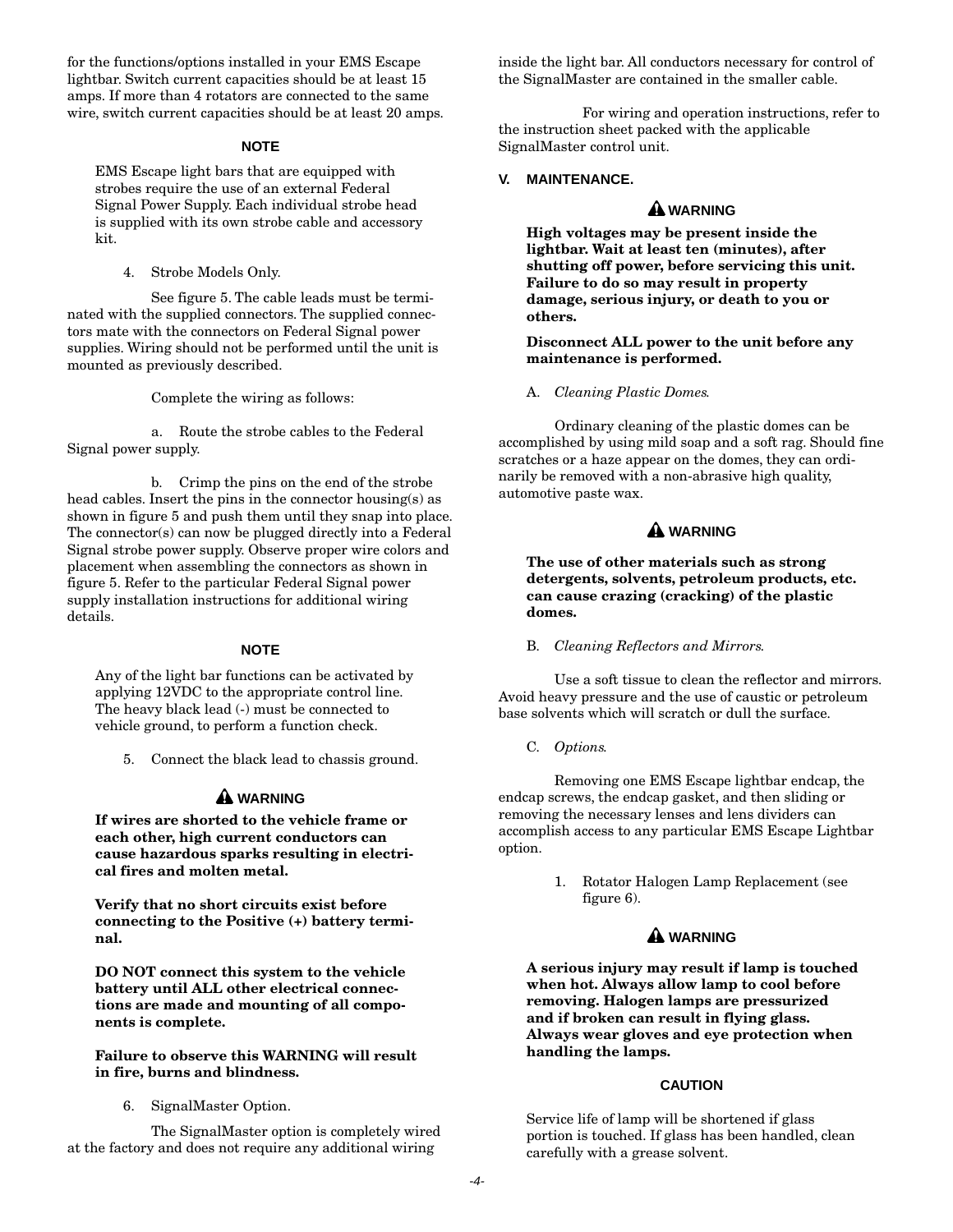a. Disconnect all power to the light before performing any maintenance.

b. Twist the lamp to unlock it and then pull the defective lamp out of the socket.

c. Install new lamp by aligning lamp pins with socket. Push lamp down and twist to lock into position.

2. Strobe Assembly Replacement (see figure 7).

# **WARNING**

## **High Voltages are present inside the lightbar. Wait at least ten (10) minutes, after shutting off power, before servicing this unit. Failure to do so may result in property damage, serious injury, or death to you or others.**

a. Disconnect ALL power to the unit before any maintenance is performed.

b. Remove and retain the 4 mounting screws that secure the bracket to the EMS Escape extrusion.

c. Disconnect the wire connector from the defective strobe assembly.

d. Remove and retain the (4) #6 x 3/8" thread forming screws which secure the strobe assembly to the mounting bracket.

e. Remove and discard the defective strobe assembly.

f. Install the new strobe assembly by performing the previous steps in reverse order.

3. GHSCENE Halogen Lamp Replacement (see figure 8).

# **WARNING**

**A serious injury may result if lamp is touched when hot. Always allow lamp to cool before removing. Halogen lamps are pressurized and if broken can result in flying glass. Always wear gloves and eye protection when handling the lamps.**

## **CAUTION**

Service life of lamp will be shortened if glass portion is touched. If glass has been handled, clean carefully with a grease solvent.

a. Disconnect all power to the light before performing any maintenance.

b. Remove and retain the two screws and clips that secure the halogen lamp. Remove the halogen lamp by pulling it straight away.

# **WARNING**

**This device is designed to use a 20-watt (maximum) halogen lamp. Use of higher wattage lamps can result in damage to the lens, property damage, or serious injury to you or others. Always use a 20-watt halogen lamp.**

c. Install the new halogen lamp in the rear housing using the previously removed screws and clips.

d. Reconnect all power connections to the power source and test for proper operation.

4. MODLED LED Module Replacement (see figure 9.)

a. Disconnect ALL power to the unit before any maintenance is performed.

b. Remove and retain the 4 mounting screws that secure the bracket to the EMS Escape extrusion.

c. Disconnect the wiring connector from the MODLED led module assembly.

d. Remove the three #8x1/2" screws that hold the module secure to the bracket.

e. Remove the connector from the defective module.

f. Insert the connector into the replacement module.

g. Install the new MODLED led module by performing the previous steps in reverse order.

h. Reconnect all power connections to the power source and test for proper operation.

5. EMSHAL Halogen Lamp Replacement (see figure 10).

# **WARNING**

**A serious injury may result if lamp is touched when hot. Always allow lamp to cool before removing. Halogen lamps are pressurized and if broken can result in flying glass. Always wear gloves and eye protection when handling the lamps.**

a. Disconnect ALL power to the unit before any maintenance is performed.

b. Remove and retain the 2 keps nuts that secure the halogen reflector.

c. Remove the spacer that secures the halogen lamp to the reflector assembly

d. Remove the defective lamp by carefully pulling it out of the bracket.

e. Disconnect the halogen wire from the power cable. While holding on to the power cable, connect the new halogen lamp wire to the power cable.

# **NOTE**

Access to the halogen bulb/power cable connection may not be accessible and may require removal of the mounting bracket.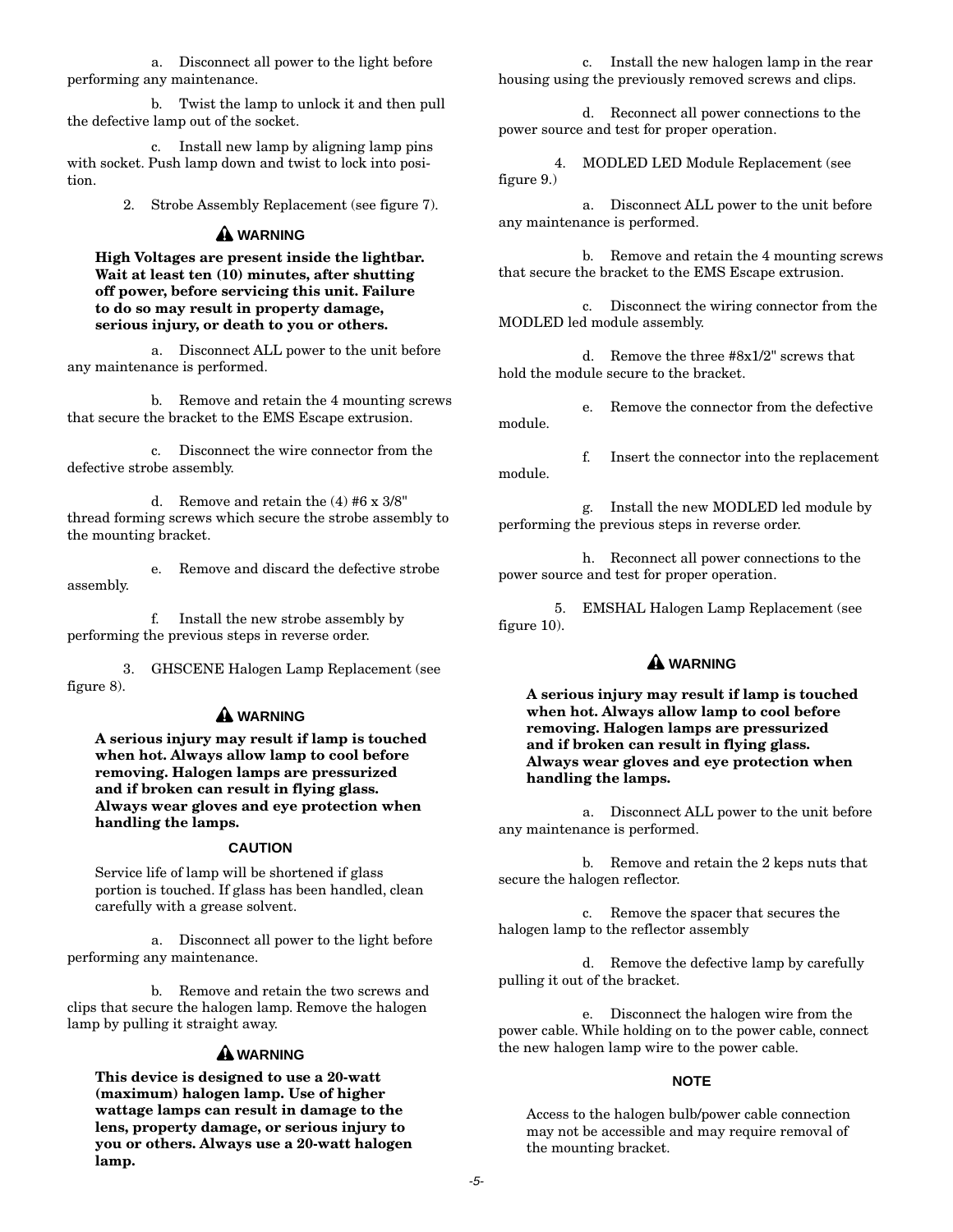f. Install the new lamp into the bracket and secure in position with the spacer.

g. Install the halogen reflector on the bracket assembly using the previously retained keps nuts.

6. EMSAL Halogen Bulb Replacement and Angle Adjustment (see figure 11).

a. Halogen Bulb Replacement.

# **WARNING**

**A serious injury may result if lamp is touched when hot. Always allow lamp to cool before removing. Halogen lamps are pressurized and if broken can result in flying glass. Always wear gloves and eye protection when handling the lamps.**

## **CAUTION**

Service life of lamp will be shortened if glass portion is touched. If glass has been handled, clean carefully with a grease solvent.

(1). Disconnect ALL power to the unit before any maintenance is performed.

(2). Remove and retain the lamp retaining ring, lens and o-ring.

(3). Remove the halogen lamp by pulling it straight away.

# **WARNING**

**This device is designed to use a 35-watt (maximum) halogen lamp. Use of higher wattage lamps can result in damage to the lens, property damage, or serious injury to you or others. Always use a 35-watt halogen lamp.**

(4). Install the new halogen lamp in the socket assembly.

(5). Place the o-ring, and lens over the halogen bulb and secure with the previously removed retaining ring.

b. Angle Adjustment.

The EMSAL is adjustable from plus 45 degrees to minus 45 degrees in 15 degree increments.

(1). Disconnect ALL power to the unit before any adjustment is performed.

(2). Remove and retain the #6 x 5/16 Long Torx head adjustment screw and lockwasher.

(3). Rotate the unit to the desired angle and line up the swivel bracket to the nearest hole in the mounting bracket.

(4). Insert the previously retained #6 x 5/ 16 long Torx head adjustment screw and lockwasher

through the mounting bracket hole and securely tighten to the swivel bracket assembly.

7. Solaris/Barracuda LED Replacement.

# **WARNING**

**A serious injury may result if LED is touched when hot. Always allow LED to cool before removing.**

To replace the LED module in the 9-button Solaris, see figure 12 and perform steps a through f below. To replace the LED module in the 3-front Barracuda, see figue 13 and perform steps a through f below. To replace the LED module in the 3-side Barracuda, see figure 14 and perform steps a through f below.

a. Disconnect all power to the unit before performing any maintenance.

b. Remove and retain the four mounting screws (two for the 3-side Barracuda) that secure the bracket to the EMS Escape extrusion.

c. Disconnect the wiring connector from the LED module assembly.

d. Insert the connector into the replacement module.

e. Secure the new LED module in position using the previously removed screws.

f. Reconnect all power connections and test for proper operation.

D. *Service.*

The Federal factory will service your equipment or provide technical assistance with any problems that cannot be handled locally.

Any units returned to Federal Signal for service, inspection, or repair must be accompanied by Return Material Authorization. This R.M.A. can be obtained from a local Distributor or Manufacturer's Representative.

At this time a brief explanation of the service requested, or the nature of the malfunction, should be provided.

Address all communications and shipments to:

Federal Signal Corporation Emergency Products Division Service Department 2645 Federal Signal Drive University Park, IL 60466-3195

## E. *Common Replacement Parts.*

# Description Part No. Lamp, Rotator 8107141A Strobe/Reflector Assy. 8575364A Lamp, Scene Light 8575107A Lamp, Halogen Flasher 8107152A Lamp, Alley 8107231-03 Solaris 9-button 8003105 Cuda TriOptic Front 8003059 Cuda TriOptic Side 8003057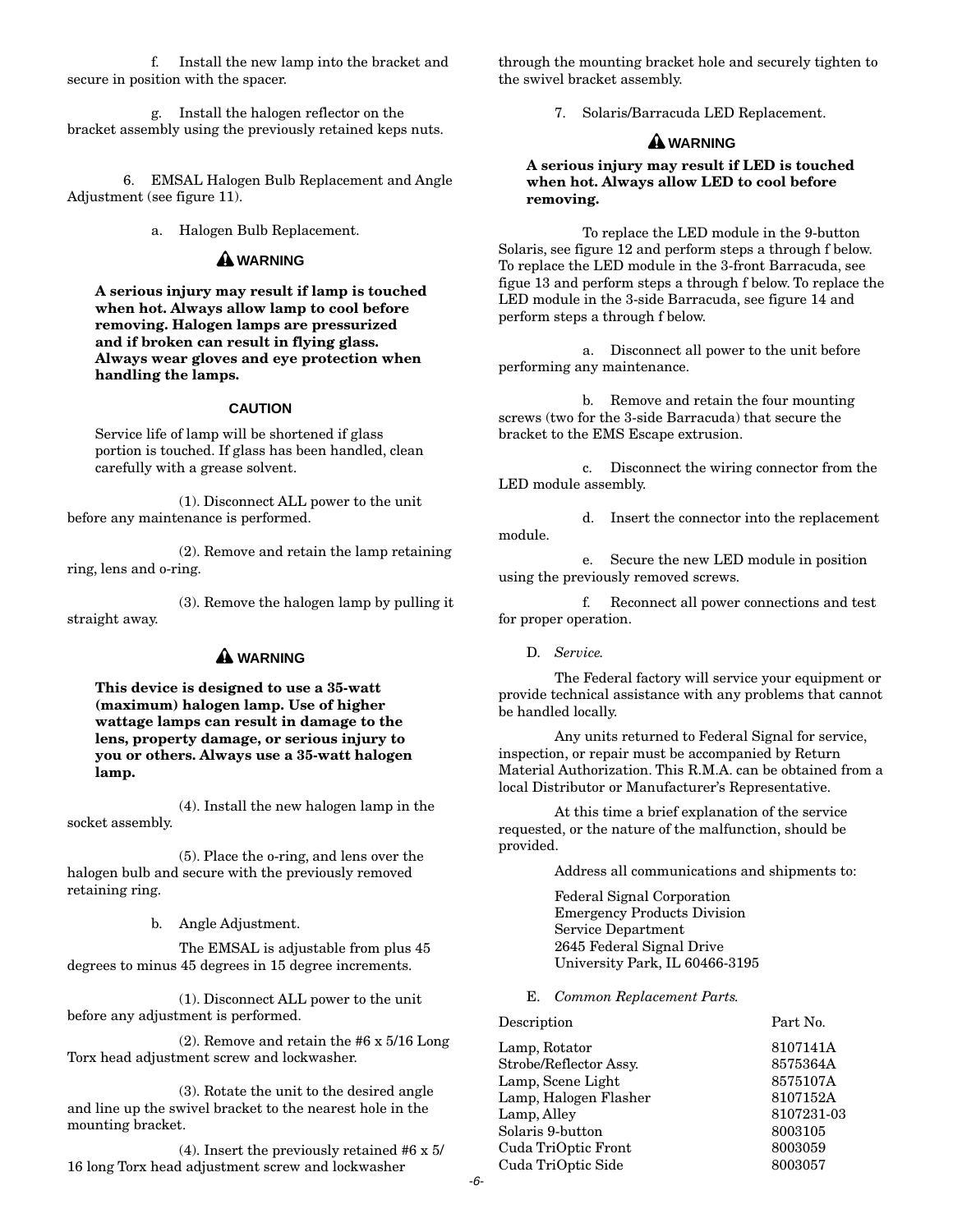## **INSTRUCCIONES DE INSTALACION Y MANTENIMIENTO PARA LAS BARRAS DE ILUMINACION EMS ESCAPE™**

## **AVISO SOBRE SEGURIDAD PARA INSTALADORES DE LOS SISTEMAS DE LUCES DE FEDERAL SIGNAL**

# **A** ADVERTENCIA

**La vida de muchas personas depende de una buena instalación de nuestros productos. Es importante que lea, entienda y siga todas las instrucciones incluidas con los productos. Asimismo, a continuación señalamos algunas precauciones y normas de seguridad importantes que deberá seguir al realizar la instalación.**

- **Para instalar debidamente un juego de luces; usted deberá estar familiarizado con procedimientos y sistemas eléctricoautomotrices, y contar con experiencia en la instalación y uso de equipos de protección y advertencia.**
- **Al perforar el armazón de un vehículo, revise ambos lados de la superficie a fin de asegurarse de que no haya ningún objeto que pudiera dañarse.**
- **Los sistemas de luces son dispositivos de alta corriente. A fin de que estos funcionen correctamente, debe realizarse una conexión a tierra por separado. Si resulta práctico, deberá conectarse al terminal negativo de la batería. Las luces deberán sujetarse, por lo menos, a un armazón de metal sólido o a una pieza del chasis que proporcione una vía a tierra efectiva mientras el sistema de luces está en funcionamiento.**
- **Ubique los controles del sistema de luces de modo que pueda manejar sin peligro tanto el VEHICULO como los CONTROLES de las luces, en cualquier situación de manejo.**
- **Este producto contiene dispositivos LED de alta intensidad. Para evitar lesiones oculares permanentes, NO mire directamente al haz de luz desde una ubicación cercana a éste.**
- **Deberá inspeccionar el juego de luces de forma habitual para garantizar que funcionen correctamente y se encuentren debidamente sujetas al vehículo.**
- **Archive estas instrucciones en un lugar seguro y consúltelas cada vez que dé mantenimiento o vuelva a instalar el producto.**

**De no tomar estas precauciones ni seguir estas instrucciones pueden ocasionarse daños materiales, lesiones graves o ponerse en peligro su vida y la de los demás.**

#### **I. GENERAL.**

La hoja de instrucciones incluye direcciones para la instalación y el mantenimiento de la barra de iluminación EMS Escape. La barra de iluminación EMS Escape ha sido diseñada para montarse sobre superficies verticales de vehículos. Entre las aplicaciones comunes se incluyen ambulancias, camiones cisternas y equipos de rescate. La barra de iluminación EMS Escape puede montarse

directamente a la superficie del vehículo o mediante sistema de montaje Quick Track™.

## **II. DESEMPAQUE.**

Después de desempacar la barra de iluminación, inspeccione si han ocurrido daños durante el envío. Si la unidad ha sufrido daños, entable una reclamación inmediatamente con el transportista, e indique la importancia de estos. Verifique cuidadosamente todos los sobres, etiquetas de envío y marbetes antes de removerlos o destruirlos. Asegúrese de que el paquete contenga las partes enumeradas en la Lista del Contenido del Juego.

#### *Lista del Contenido del Juego*

| Cant.          | Descripción                             | Núm. de parte |
|----------------|-----------------------------------------|---------------|
| $\overline{4}$ | Pernos de carruaje de 3/8-16 x 2", A.I. | 7004A024-32   |
| 8              | Tornillo de fijación con Nylok          |               |
|                | $M8 \times 25$ mm, A.I.                 | 7008039A      |
| $\overline{4}$ | Arandela plana de 3/8, A.I.             | 7072A035      |
| 4              | Arandela de seguridad de 3/8, A.I.      | 7074A046      |
| $\overline{4}$ | Tuerca hexagonal de 3/8-16, A.I.        | 7059A063      |
| $\mathbf 2$    | Tira de empaquetadura de montaje (10')  | 8003006A      |
| 1              | Ojal, protección                        | 8003127A      |
| 2              | Carruaje, protección                    | 8003128A      |
|                |                                         |               |

## **III. INSTALACION.**

La barra de iluminación EMS Escape viene completamente cableada de fábrica y no requiere ningún cableado interno adicional. Todos los conductores necesarios para controlar cualquiera y todas las funciones básicas y opcionales vienen incluidos en el cable(s) suministrado(s). La instalación de opciones requerirá cableado adicional en la barra de iluminación.

Las funciones de luces básicas de la unidad deben ser controladas por un cabezal de control suministrado por el usuario.

# **A** ADVERTENCIA

**Los controles del sistema de luces deben ser ubicados de modo que pueda manejar sin peligro tanto el VEHICULO como los CONTROLES de las luces, en cualquier situación de manejo.**

# **A** ADVERTENCIA

**Durante la instalación de equipo dentro de vehículos equipados con bolsas de aire, el instalador DEBE asegurarse de instalar el equipo UNICAMENTE en áreas recomendadas por el fabricante del vehículo.**

#### **El no tomar estas precauciones reducirá la eficacia de la bolsa de aire o posiblemente dañará o desprenderá el equipo, causando lesiones graves o la muerte a usted u otros.**

La barra de iluminación EMS Escape ha sido diseñada para montarse directamente a la superficie del vehículo o mediante sistema de montaje Quick Track. El método de montaje directo incorpora pernos de carruaje, arandelas, arandelas de seguridad y tuercas a fin de proporcionar una instalación segura y, en cierto modo, permanente a menos que, durante el montaje en su vehículo, se tomen otras medidas para una futura remoción.

El sistema de montaje opcional Quick Track incorpora una extrusión de aluminio, pernos de carruaje, arandelas, arandelas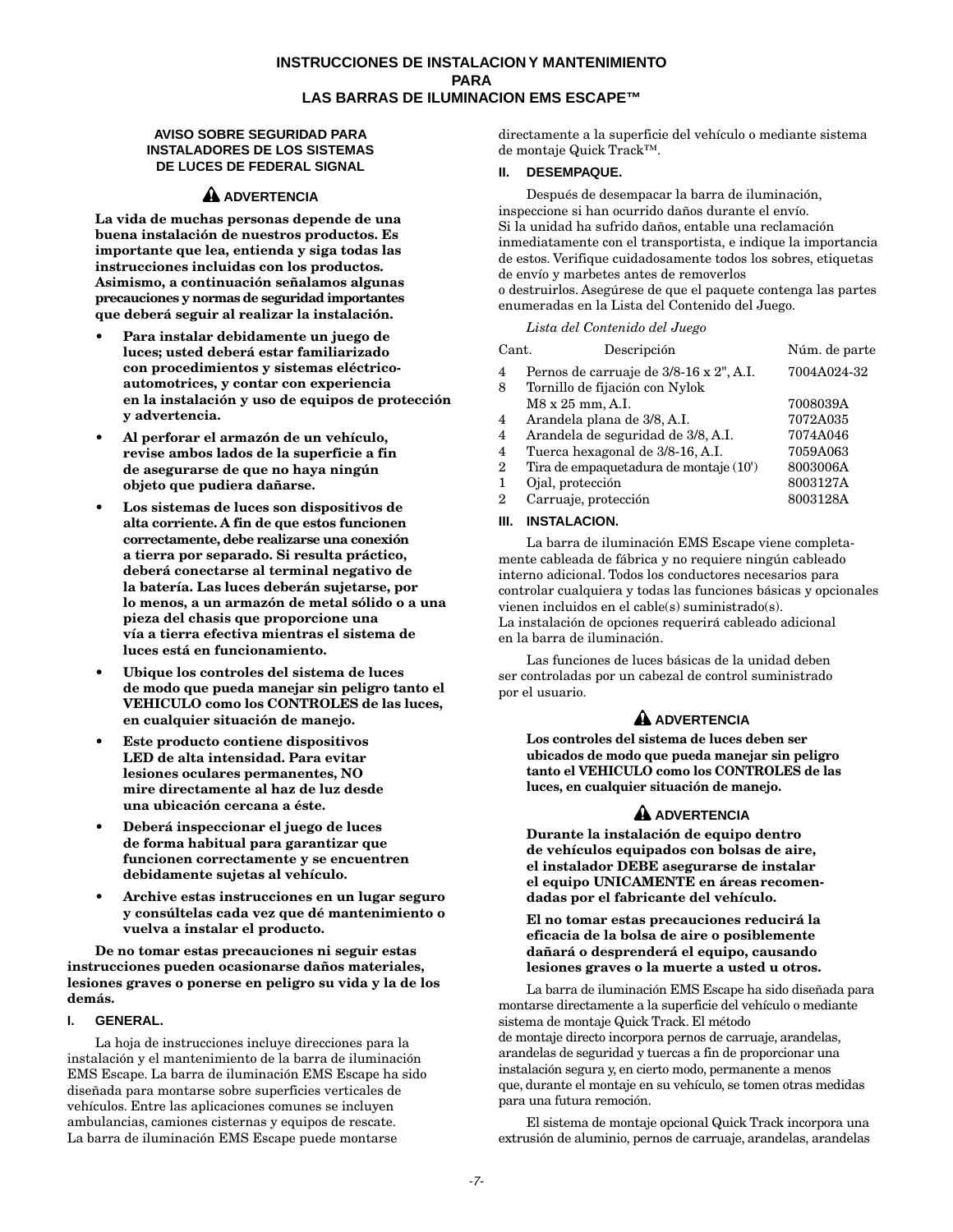de seguridad y tuercas. La extrusión Quick Track se monta debidamente a la superficie del vehículo mediante los accesorios suministrados. La barra de iluminación EMS Escape quedará montada/colgará del sistema Quick Track y se asegurará mediante los tornillos de fijación suministrados. Si se requiere llevar a cabo el servicio o la remoción de la barra de iluminación EMS Escape, se podrá aflojar los tornillos de fijación para permitir la remoción de la barra de iluminación.

## A. *Montaje Directo a la Superficie.*

1. Véase la figura 1. Retire el respaldo de papel adhesivo de la tira de empaquetadura de montaje mientras se adhiere a la parte posterior de la extrusión de la barra de iluminación EMS Escape. Una vez se haya adherido la empaquetadura a lo largo de toda la extrusión, corte y descarte la empaquetadura restante. Adhiera la tira de empaquetadura de montaje a los canales/ranuras superior e inferior de la extrusión.

2. Véase la figura 2. Retire y conserve los tornillos del tapón terminal #10-24, el tapón terminal y la empaquetadura del tapón terminal de cada uno de los extremos de la barra de iluminación EMS Escape.

3. Deslice dos pernos de carruaje de 3/8 x 2" en cada uno de los extremos de la barra de iluminación EMS Escape. Para las barras de iluminación de 22" de largo se necesita únicamente un perno de carruaje de 3/8 x 2" para cada extremo.

4. Vuelva a colocar las empaquetaduras del tapón terminal y los tapones terminales en el extremo de la extrusión y asegúrelos con los tornillos #10-24 que había conservado.

# **A** ADVERTENCIA

**Antes de proceder con la instalación, planifique todo el cableado y enrutamiento de cables. Asegúrese que la superficie del vehículo sea estructuralmente sana como para sostener la barra de iluminación EMS Escape.**

5. Véase la figura 2. Ubique un área en la superficie del vehículo donde se montará la barra de iluminación EMS Escape. Ubique el punto central del orificio de enrutamiento del cable de control de 1" de diámetro en la superficie del vehículo. El orificio de enrutamiento del cable de control es el centro de la barra de iluminación EMS Escape. Dibuje/marque una línea horizontal a través del orificio de enrutamiento del cable de control. Trace la posición de dos orificios roscados pasantes para pernos de carruaje de 7/16" de diámetro en la línea horizontal a cada uno de los lados del orificio del cable de alambre de 1" (uno a cada lado del orificio del cable de alambre para barras de iluminación de 22"). Los orificios roscados pasantes para pernos de carruaje (7/16") deben colocarse en posición equidistante a cada uno de los lados del orificio de enruta-miento del cable de control.

6. Perfore y desbarbe el orificio de enrutamiento del cable de control de 1" de diámetro y los orificios roscados pasantes para pernos de carruaje de 7/16" de diámetro.

7. A la vez que alimenta el cable de control a través del orificio de enrutamiento, alinee los pernos de carruaje con sus respectivos orificios roscados pasantes y coloque la barra de iluminación EMS Escape contra la superficie del vehículo.

8. A la vez que sostiene la barra de iluminación EMS Escape en su posición/alineamiento, asegure la barra de iluminación con las arandelas, arandelas de seguridad y tuercas suministradas.

## B. *Montaje Quick Track.*

1. Véase la figura 3. Retire el respaldo de papel adhesivo de la empaquetadura de tira de montaje mientras se adhiere a la parte posterior de la extrusión del sistema de montaje Quick Track. Una vez se haya adherido la empaquetadura a lo largo de toda la extrusión, corte y descarte la empaquetadura restante. Adhiera la tira de empaquetadura de montaje a los canales/ranuras superior e inferior de la extrusión.

2. Véase la figura 3. Instale la protección del ojal en el orificio de enrutamiento del cable de control en la extrusión del sistema de montaje Quick Track.

3. Véase la figura 3. Inserte ambas protecciones de carruaje en la ranura para el perno de carruaje. Coloque una protección en un extremo del orificio de enrutamiento del cable de control y la otra protección en el extremo opuesto del orificio central.

#### **AVISO**

Utilizar un lubricante de silicio en aerosol en la ranura para el perno de carruaje podría ayudar a introducir y colocar las protecciones de carruaje.

4. Deslice dos pernos de carruaje de 3/8 x 2" en cada uno de los extremos de la extrusión del sistema de montaje Quick Track. Para las barras de iluminación de 22" de largo se necesita únicamente un perno de carruaje de 3/8 x 2" para cada extremo.

# **A** ADVERTENCIA

**Antes de proceder con la instalación, planifique todo el cableado y enrutamiento de cables. Asegúrese que la superficie del vehículo sea estructuralmente sana como para sostener la barra de iluminación EMS Escape.**

## **AVISO**

Deje un espacio libre de 1" como mínimo entre la parte superior de la extrusión del sistema de montaje Quick Track y cualquier obstrucción que pudiera impedir el montaje/colgamiento de la barra de iluminación EMS Escape, tales como: canalones de drenaje para vehículos, iluminación auxiliar, etc.

5. Véase la figura 4. Ubique un área en la super-ficie del vehículo donde se montará la extrusión del sistema de montaje Quick Track. Ubique el punto central del orificio de enrutamiento del cable de control de 1" de diámetro en la superficie del vehículo. El orificio de enrutamiento del cable de control es el centro de la extrusión del sistema de montaje Quick Track. Dibuje/marque una línea horizontal a través del orificio de enrutamiento del cable de alambre. Trace la posición de dos orificios roscados pasantes para pernos de carruaje de 7/16" de diámetro en la línea horizontal a cada uno de los lados del orificio del cable de control de 1". Los orificios roscados pasantes para pernos de carruaje (7/16") deben colocarse en posición equidistante a cada uno de los lados del orificio de enrutamiento del cable de control.

6. Perfore y desbarbe el orificio de enrutamiento del cable de control de 1" de diámetro y los orificios roscados pasantes para pernos de carruaje de 7/16" de diámetro.

7. Alinee los pernos de carruaje con sus respectivos orificios roscados pasantes y coloque la extrusión del sistema de montaje Quick Track contra la superficie del vehículo.

8. A la vez que sostiene el sistema Quick Track en su posición/alineamiento, asegure la extrusión con las arandelas, arandelas de seguridad y tuercas suministradas. Asegúrese que tanto el orificio de 1" en el cuerpo del vehículo y el sistema Quick Track se encuentren alineados entre sí.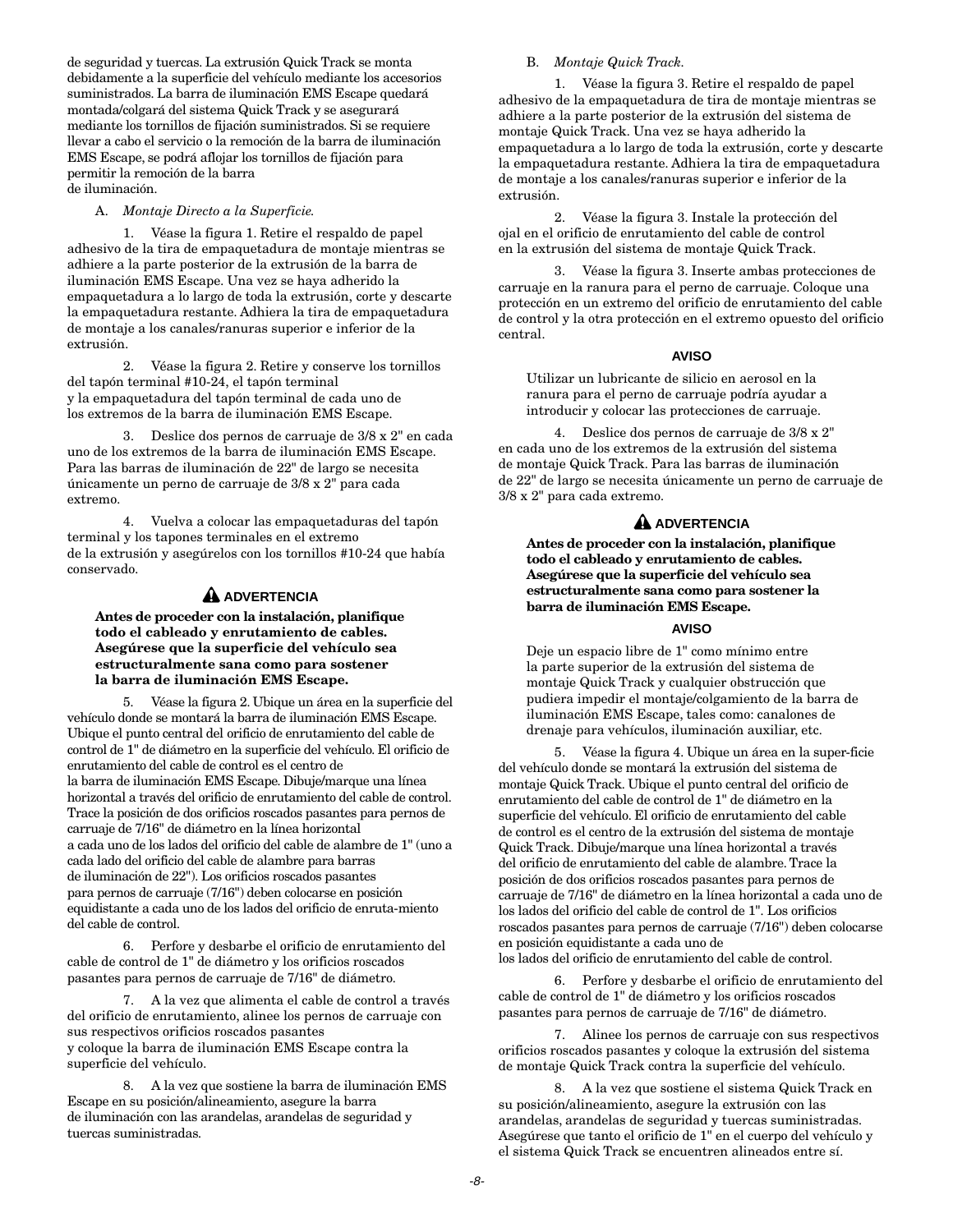9. A la vez que alimenta el cable de control a través del orificio de enrutamiento, coloque/alinee la barra de iluminación EMS Escape sobre la parte superior de la extrusión del sistema de montaje Quick Track.

10. A la vez que se asegura que la barra de iluminación EMS Escape se encuentra en posición equidistante de ambos extremos de la extrusión del sistema de montaje Quick Track, afiance la barra de iluminación con los tornillos de fijación M8 suministrados.

#### **IV. CONEXIONES ELECTRICAS.**

## A. *Montaje Directo a la Superficie.*

1. Enrute el cable(s) de control en el vehículo y cerca de la ubicación final del cabezal de control suminis-trado por el usuario, panel de control o suministro de potencia de la luz estroboscópica.

2. A fin de lograr el funcionamiento apropiado de las luces, el cable de control debe quedar correctamente terminado dentro del cabezal de control suministrado por el usuario. La Tabla 1 muestra los colores de los alambres del cable de control recomendado para varias funciones de la barra de iluminación. Utilice la Tabla 1 en calidad de guía, complete las conexiones eléctricas aplicables para las funciones/opciones instaladas en la barra de iluminación EMS Escape. Las capacidades de corriente del interruptor deberán ser como mínimo 15 amperios. Si se conectan más de 4 rotadores al mismo alambre, cambie las capacidades de corriente a 20 amperios como mínimo.

## **AVISO**

Las barras de iluminación EMS Escape que están equipadas con luces estroboscópicas requieren el uso de un Suministro de Potencia de Federal Signal. Cada cabezal de luz estrobos-cópica individual se suministra con su propio cable estroboscópico y juego de accesorios.

3. Modelos Estroboscópicos Solamente.

Véase la figura 5. Los cables de prueba deben terminarse con los conectores suministrados. Los conectores suministrados se acoplan a los conectores en los suministros de potencia de Federal Signal. No se debe realizar el cableado hasta que la unidad no se monte según se describió anteriormente.

Finalice el cableado según se indica a continuación:

a. Enrute los cables estroboscópicos al suministro de potencia de Federal Signal.

b. Fije a presión las patillas en el extremo de los cables del cabezal de luz estroboscópica. Introduzca las patillas en la cubierta(s) protectora(s) del conector según se muestra en la figura 5 y presiónelas hasta que caigan en su posición. Ahora, el conector(es) puede(n) conectarse directamente en el suministro de potencia de la luz estroboscópica de Federal Signal. Fíjese en la colocación y colores apropiados de los alambres cuando instale los conectores según se muestra en la figura 5. Consulte las instrucciones de instalación del suministro de potencia de Federal Signal para detalles de cableado adicionales.

# **AVISO**

Cualquiera de las funciones de la barra de iluminación puede ser activada aplicando 12V CC a la línea de control apropiada. El cable guía negro de mayor grosor (-) debe ser conectado a la tierra del vehículo para realizar una verificación de las funciones.

4. Conecte el cable guía negro a la tierra del chasis.

## **A** ADVERTENCIA

**Si los alambres hacen conexión en cortocircuito con el armazón del vehículo o con ellos mismos, los conductores de alta corriente pueden ocasionar chispas peligrosas que resultarán en incendios eléctricos y metal fundido.**

**Verifique que no existan cortocircuitos antes de conectar al terminal Positivo (+) de la batería.**

**NO conecte este sistema a la batería del vehículo hasta que se hayan hecho TODAS las demás conexiones eléctricas y se hayan montado todos los componentes.**

# **El no observar esta ADVERTENCIA podría ocasionar incendios, quemaduras y ceguera.**

5. Opción SignalMaster.

La opción SignalMaster viene completamente cableada de fábrica y no requiere ningún cableado adicional dentro de la barra de iluminación. Todos los conductores necesarios para controlar SignalMaster vienen incluidos en el cable más pequeño.

Para obtener instrucciones de cableado y funcionamiento, consulte la hoja de instrucciones incluida con la unidad de control SignalMaster aplicable.

# B. *Montaje Quick Track.*

1. Enrute el cable(s) de control en el vehículo y cerca de la ubicación final del cabezal de control suministrado por el usuario, panel de control o suministro de potencia de la luz estroboscópica.

2. El sistema de montaje Quick Track incorpora el uso de una extrusión de aluminio, pernos de carruaje, arandelas, arandelas de seguridad y tuercas. La extrusión Quick Track se monta debidamente a la superficie del vehículo mediante los accesorios suministrados. La barra de iluminación EMS Escape quedará montada/colgará del sistema Quick Track y se asegurará mediante los tornillos de fijación suministrados. Si se requiere llevar a cabo el servicio o la remoción de la barra de iluminación EMS Escape, se podrá aflojar los tornillos de fijación para permitir la remoción de la barra de iluminación, siempre y cuando se instale un conector de tamaño adecuado suministrado por el usuario en línea con el cable de control.

## **AVISO**

Se requiere huelgo adicional en el cable de control para la remoción y reinstalación de barras de iluminación EMS Escape que utilicen el sistema de montaje Quick Track. El conector suministrado por el usuario debe estar accesible durante la remoción de la Barra de Iluminación EMS Escape.

3. A fin de lograr el funcionamiento apropiado de las luces, el cable de control debe quedar correctamente terminado dentro del cabezal de control suministrado por el usuario. La Tabla 1 muestra los colores de los alambres del cable de control recomendado para varias funciones de la barra de iluminación. Utilizando la Tabla 1 en calidad de guía, complete las conexiones eléctricas aplicables para las funciones/opciones instaladas en la barra de iluminación EMS Escape. Las capacidades de corriente del interruptor deberán ser como mínimo 15 amperios. Si se conectan más de 4 rotadores al mismo alambre, cambie las capacidades de corriente a 20 amperios como mínimo.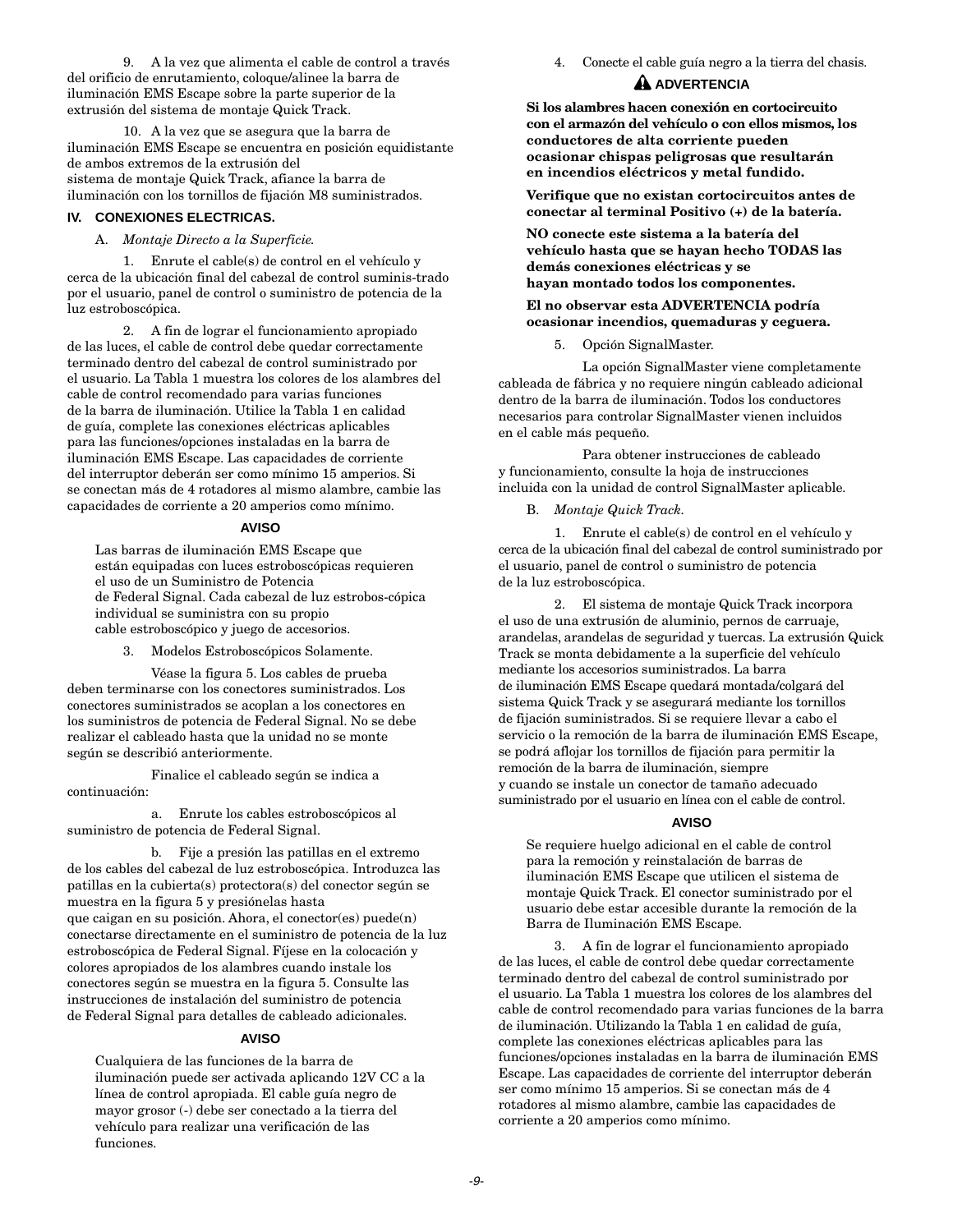## **AVISO**

Las barras de iluminación EMS Escape que están equipadas con luces estroboscópicas requieren el uso de un Suministro de Potencia de Federal Signal. Cada cabezal de luz estroboscópica individual se suministra con su propio cable estroboscópico y juego de accesorios.

4. Modelos Estroboscópicos Solamente.

Véase la figura 5. Los cables de prueba deben terminarse con los conectores suministrados. Los conectores suministrados se acoplan a los conectores en los suministros de potencia de Federal Signal. No se debe realizar el cableado hasta que la unidad no se monte según se describió anteriormente.

Finalice el cableado según se indica a continuación:

a. Enrute los cables estroboscópicos al suministro de potencia de Federal Signal.

b. Fije a presión las patillas en el extremo de los cables del cabezal de luz estroboscópica. Introduzca las patillas en la cubierta(s) protectora(s) del conector según se muestra en la figura 5 y presiónelas hasta que caigan en su posición. Ahora, el conector(es) puede(n) conectarse directamente en el suministro de potencia de la luz estroboscópica de Federal Signal. Fíjese en la colocación y colores apropiados de los alambres cuando instale los conectores según se muestra en la figura 5. Consulte las instrucciones de instalación del suministro de potencia de Federal Signal para detalles de cableado adicionales.

## **AVISO**

Cualquiera de las funciones de la barra de iluminación puede ser activada aplicando 12V CC a la línea de control apropiada. El cable guía negro de mayor grosor (-) debe ser conectado a la tierra del vehículo para realizar una verificación de las funciones.

5. Conecte el cable guía negro a la tierra del chasis.

## **A** ADVERTENCIA

**Si los alambres hacen conexión en cortocircuito con el armazón del vehículo o con ellos mismos, los conductores de alta corriente pueden ocasionar chispas peligrosas que resultarán en incendios eléctricos y metal fundido.**

**Verifique que no existan cortocircuitos antes de conectar al terminal Positivo (+) de la batería.**

**NO conecte este sistema a la batería del vehículo hasta que se hayan hecho TODAS las demás conexiones eléctricas y se hayan montado todos los componentes.**

## **El no observar esta ADVERTENCIA podría ocasionar incendios, quemaduras y ceguera.**

6. Opción SignalMaster.

La opción SignalMaster viene completamente cableada de fábrica y no requiere ningún cableado adicional dentro de la barra de iluminación. Todos los conductores necesarios para controlar SignalMaster vienen incluidos en el cable más pequeño.

Para obtener instrucciones de cableado y funcionamiento, consulte la hoja de instrucciones incluida con la unidad de control SignalMaster aplicable.

#### **V. MANTENIMIENTO.**

## **ADVERTENCIA**

**Dentro de la barra de iluminación podrían encontrarse presentes altos voltajes. Espere diez (minutos), luego de desconectar la potencia, antes de realizar el servicio de esta unidad. De no tomar estas precauciones pueden ocasionarse daños materiales, lesiones graves o la muerte a usted u otros.**

## **Desconecte TODA la potencia que va a la unidad antes de realizar cualquier tipo de mantenimiento.**

## A. *Limpieza de los Domos de Plástico.*

El domo de plástico, normalmente se puede limpiar con un jabón suave y un trapo suave. Si aparecen rayas finas o bruma en los domos, éstas normalmente se pueden despejar con una pasta de limpieza automotriz de alta calidad que no sea abrasiva.

# **ADVERTENCIA**

**El uso de otros materiales tales como detergentes fuertes, solventes, productos derivados del petróleo, etc. pueden ocasionar cuarteaduras (el agrietamiento) en los domos de plástico.**

B. *Limpieza de los Reflectores y los Espejos.*

Use un paño suave para limpiar el reflector y los espejos. Evite ejercer demasiada presión y el uso de solventes cáusticos o a base de petróleo que puedan rayar o desgastar la superficie.

C. *Opciones.*

Con la remoción de un tapón terminal de la barra de iluminación EMS Escape, los tornillos del tapón terminal, la empaquetadura del tapón terminal, y el deslizamiento o remoción de las lentes o divisores de lentes necesarios se puede lograr acceso a cualquier opción particular de la Barra de Iluminación EMS Escape.

1. Reemplazo de la Lámpara de Halógeno del Rotador (véase la figura 6).

## **A** ADVERTENCIA

**El tocar la lámpara cuando se encuentre caliente puede ocasionar una lesión grave. Permita siempre que la lámpara se enfríe antes de retirarla. Las lámparas de halógeno son presurizadas y si se rompen, pedazos de vidrio pueden salir disparados. Siempre utilice guantes y protección para los ojos cuando manipule las lámparas.**

#### **PRECAUCION**

Si se toca la parte de vidrio, se acortará la vida útil de la lámpara. Si se ha manipulado el vidrio, límpielo cuidadosamente con solvente de grasa.

a. Desconecte toda la potencia de las luces antes de realizar cualquier tipo de mantenimiento.

b. Gire la lámpara para desengancharla y luego tire de ella fuera del portalámparas.

c. Instale la nueva lámpara alineando las patillas de la lámpara con el portalámparas. Empuje la lámpara hacia abajo y gírela para engancharla en su posición.

2. Reemplazo del Conjunto Estroboscópico (véase la figura 7).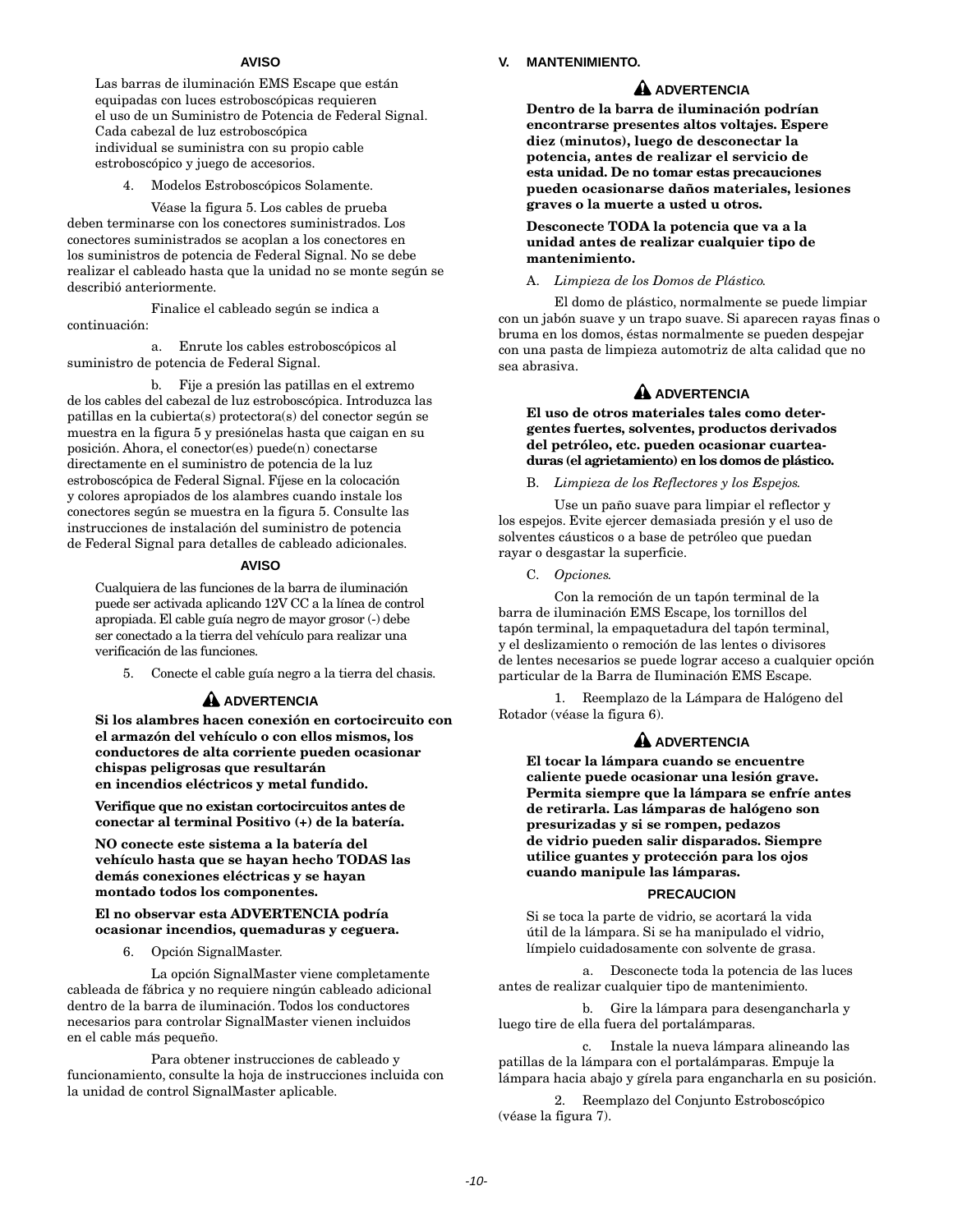# **ADVERTENCIA**

**Dentro de la barra de iluminación se encuentran presentes altos voltajes. Espere diez (10) minutos, luego de desconectar la potencia, antes de realizar el servicio de esta unidad. De no tomar estas precauciones pueden ocasionarse daños materiales, lesiones graves o la muerte a usted u otros.**

a. Desconecte TODA la potencia que va a la unidad antes de realizar cualquier tipo de mantenimiento.

b. Retire y conserve los 4 tornillos de montaje que aseguran el sujetador a la extrusión del sistema EMS Escape.

c. Desconecte el conector de cable del conjunto estroboscópico defectuoso.

d. Retire y conserve los tornillos formadores de rosca #6 x 3/8" (4) que aseguran el conjunto estrobos-cópico al sujetador de montaje.

e. Retire y descarte el conjunto estrobos-cópico defectuoso.

f. Instale el nuevo conjunto estroboscópico realizando los pasos anteriores en orden inverso.

3. Reemplazo de la Lámpara de Halógeno GHSCENE (véase la figura 8).

# **A** ADVERTENCIA

**El tocar la lámpara cuando se encuentre caliente puede ocasionar una lesión grave. Permita siempre que la lámpara se enfríe antes de retirarla. Las lámparas de halógeno son presurizadas y si se rompen, pedazos de vidrio pueden salir disparados. Siempre utilice guantes y protección para los ojos cuando manipule las lámparas.**

#### **PRECAUCION**

Si se toca la parte de vidrio, se acortará la vida útil de la lámpara. Si se ha manipulado el vidrio, límpielo cuidadosamente con solvente de grasa.

a. Desconecte toda la potencia de las luces antes de realizar cualquier tipo de mantenimiento.

b. Retire y conserve los dos tornillos y abrazaderas que aseguran la lámpara de halógeno. Retire la lámpara de halógeno tirando de ella hacia usted.

# **A** ADVERTENCIA

**Este dispositivo ha sido diseñado para utilizarse con una lámpara de halógeno de 20 vatios (máximo). El uso de lámparas de vatiaje más alto puede ocasionar daño a la lente, a la propiedad o lesiones graves a usted o a otros. Utilice siempre una lámpara de halógeno de 20 vatios.**

c. Instale la nueva lámpara de halógeno en la cubierta protectora posterior mediante los tornillos y las abrazaderas retiradas anteriormente.

d. Vuelva a conectar todas las conexiones de potencia del suministro de potencia y haga una prueba para verificar que funcionen correctamente.

4. Reemplazo del Módulo LED MODLED (véase la figura 9).

a. Desconecte TODA la potencia que va a la unidad antes de realizar cualquier tipo de mantenimiento.

b. Retire y conserve los 4 tornillos de montaje que aseguran el sujetador a la extrusión del sistema EMS Escape.

c. Desconecte el conector de cableado del conjunto de módulo LED MODLED.

d. Retire los tres tornillos #8 x 1/2" que aseguran el módulo al sujetador.

e. Retire el conector del módulo defectuoso.

f. Introduzca el conector en el módulo de reemplazo.

g. Instale el nuevo módulo LED MODLED realizando los pasos anteriores en orden inverso.

h. Vuelva a conectar todas las conexiones de potencia del suministro de potencia y haga una prueba para verificar que funcionen correctamente.

5. Reemplazo de la Lámpara de Halógeno EMSHAL (véase la figura 10).

# **A** ADVERTENCIA

**El tocar la lámpara cuando se encuentre caliente puede ocasionar una lesión grave. Permita siempre que la lámpara se enfríe antes de retirarla. Las lámparas de halógeno son presurizadas y si se rompen, pedazos de vidrio pueden salir disparados. Siempre utilice guantes y protección para los ojos cuando manipule las lámparas.**

a. Desconecte TODA la potencia que va a la unidad antes de realizar cualquier tipo de mantenimiento.

b. Retire y conserve las 2 tuercas Keps que aseguran el reflector de halógeno.

c. Retire el espaciador que asegura la lámpara de halógeno al conjunto del reflector.

d. Retire la lámpara defectuosa tirando de ella fuera del sujetador.

e. Desconecte el cable de halógeno del cable de potencia. A la vez que sujeta el cable de potencia, conecte el nuevo cable de la lámpara de halógeno al cable de potencia.

## **AVISO**

El acceso al foco de halógeno/conexión de cable de potencia podría ser difícil, por lo que sería necesario remover el sujetador de montaje.

f. Instale la nueva lámpara en el sujetador y asegúrela en su posición mediante el espaciador.

g. Instale el reflector de halógeno en el conjunto del sujetador mediante las tuercas Keps que había conservado.

6. Reemplazo del Foco de Halógeno EMSAL y Ajuste de Ángulo (véase la figura 11).

a. Reemplazo del Foco de Halógeno.

# **A** ADVERTENCIA

**El tocar la lámpara cuando se encuentre caliente puede ocasionar una lesión grave. Permita siempre que la lámpara se enfríe antes de retirarla. Las lámparas de halógeno son presurizadas y si se rompen, pedazos de vidrio pueden salir disparados. Siempre utilice guantes y protección para los ojos cuando manipule las lámparas.**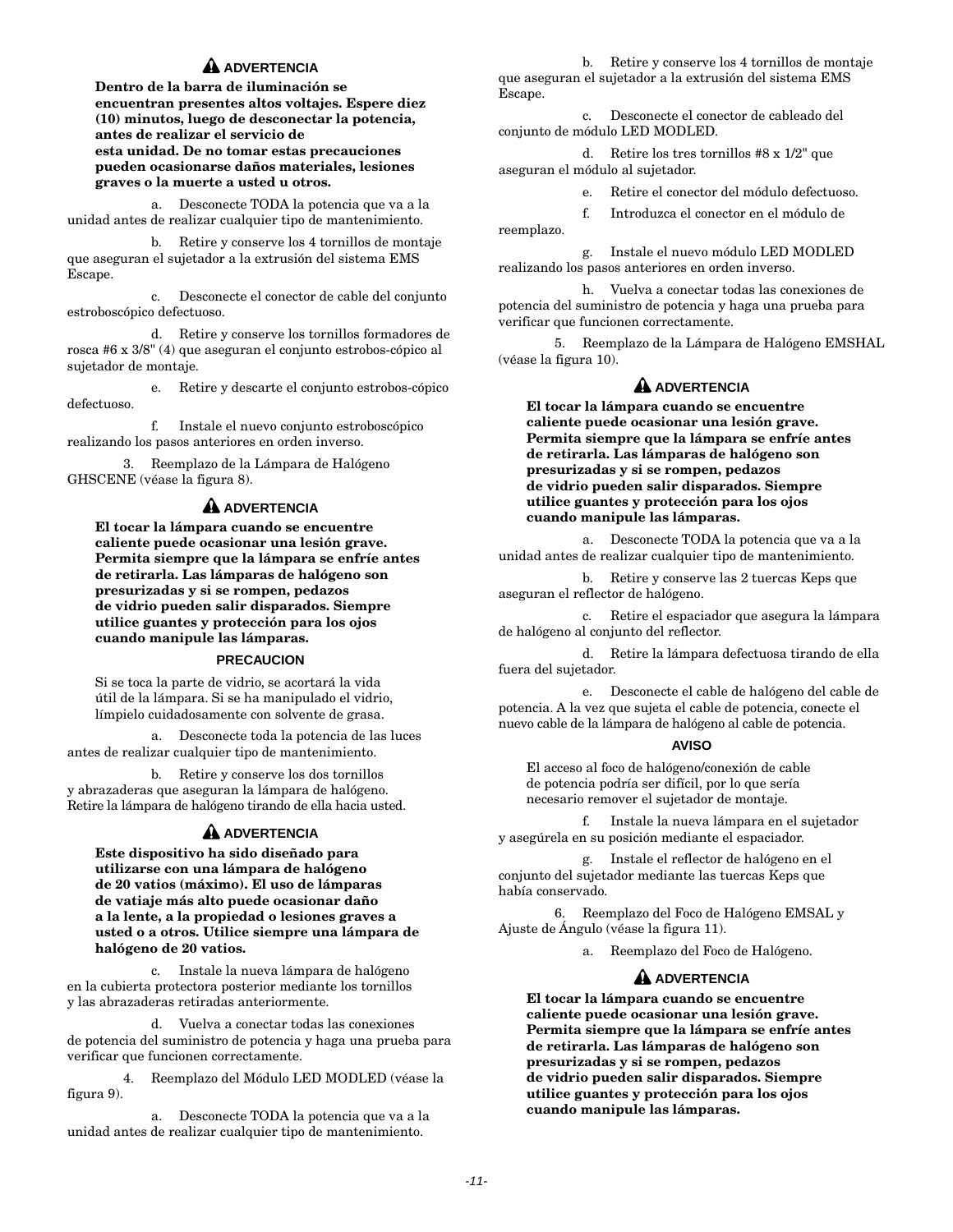#### **PRECAUCION**

Si se toca la parte de vidrio, se acortará la vida útil de la lámpara. Si se ha manipulado el vidrio, límpielo cuidadosamente con solvente de grasa.

(1). Desconecte TODA la potencia que va a la unidad antes de realizar cualquier tipo de mantenimiento.

(2). Retire y conserve el anillo de retención de la lámpara, la lente y el anillo O.

(3). Retire la lámpara de halógeno tirando de ella hacia usted.

# **A** ADVERTENCIA

**Este dispositivo ha sido diseñado para utilizarse con una lámpara de halógeno de 35 vatios (máximo). El uso de lámparas de vatiaje más alto puede ocasionar daño a la lente, a la propiedad o lesiones graves a usted o a otros. Utilice siempre una lámpara de halógeno de 35 vatios.**

(4). Instale la nueva lámpara de halógeno en el conjunto del portalámparas.

(5). Coloque el anillo O y la lente sobre el foco de halógeno y asegúrelos con el anillo de retención retirado anteriormente.

b. Ajuste de Ángulo.

El EMSAL se puede ajustar de + 45 grados a – 45 grados en incrementos de 15 grados.

(1). Desconecte TODA la potencia de la unidad antes de realizar cualquier ajuste.

(2). Retire y conserve el tornillo de ajuste de cabeza larga Torx #6 x 5/16 y la arandela de seguridad.

(3). Gire la unidad al ángulo deseado y alinee el sujetador pivotante al orificio más cercano en el sujetador de montaje.

(4). Instale el tornillo de ajuste de cabeza larga Torx #6 x 5/16 y la arandela que había conservado a través del orificio del sujetador de montaje y asegúrelo bien al conjunto del sujetador pivotante.

7. Reemplazo de LED en Solaris/Barracuda.

# **ADVERTENCIA**

## **El tocar el LED cuando se encuentre caliente puede ocasionar una lesión grave. Permita siempre que el LED se enfríe antes de retirarlo.**

Para reemplazar el módulo LED en la unidad Solaris de 9 botones, véase la figura 12 y siga los pasos a–f a continuación. Para reemplazar el módulo LED en la unidad Barracuda de 3 frentes, véase la figura 13 y siga los pasos a–f a continuación. Para reemplazar el módulo LED en la unidad Barracuda de 3 lados, véase la figura 14 y siga los pasos a–f a continuación.

a. Desconecte toda la potencia de la unidad antes de realizar cualquier tipo de mantenimiento.

b. Retire y conserve los cuatro tornillos de montaje (dos para la unidad Barracuda de 3 lados) que aseguran el sujetador a la extrusión del sistema EMS Escape.

c. Desconecte el conector de cableado del conjunto de módulo LED.

d. Introduzca el conector en el módulo de reemplazo.

e. Asegure el módulo LED nuevo en posición utilizando los tornillos retirados anteriormente.

f. Vuelva a conectar todas las conexiones de potencia y haga una prueba para verificar que funcionen correctamente.

D. *Servicio.*

La instalación de Federal realizará el servicio de su equipo o proporcionará asistencia técnica cuando no se puedan resolver problemas a nivel local.

Todas las unidades devueltas a Federal Signal para servicio, inspección o reparación deberán estar acompañadas de una Autorización de Devolución de Materiales. Podrá obtener esta autorización de su Distribuidor local o Representante del Fabricante.

En este momento, deberá ofrecer una explicación breve del tipo de servicio solicitado o de la naturaleza del malfuncionamiento.

Dirija toda correspondencia y envío a:

Federal Signal Corporation Emergency Products Division Service Department 2645 Federal Signal Drive University Park, IL 60466-3195

E. *Partes de Repuesto Típicas.*

#### Descripción Número de parte

| Lámpara, Rotador8107141A          |            |
|-----------------------------------|------------|
| Conj. del reflector/estroboscopio | 8575364A   |
| Lámpara, Luz Scene                | 8575107A   |
| Lámpara, Interruptor Intermitente |            |
| de Halógeno                       | 8107152A   |
| Lámpara, Callejón                 | 8107231-03 |
| Solaris de 9 botones              | 8003105    |
| Parte frontal de Cuda TriOptic    | 8003059    |
| Extremo de Cuda TriOptic          | 8003057    |
|                                   |            |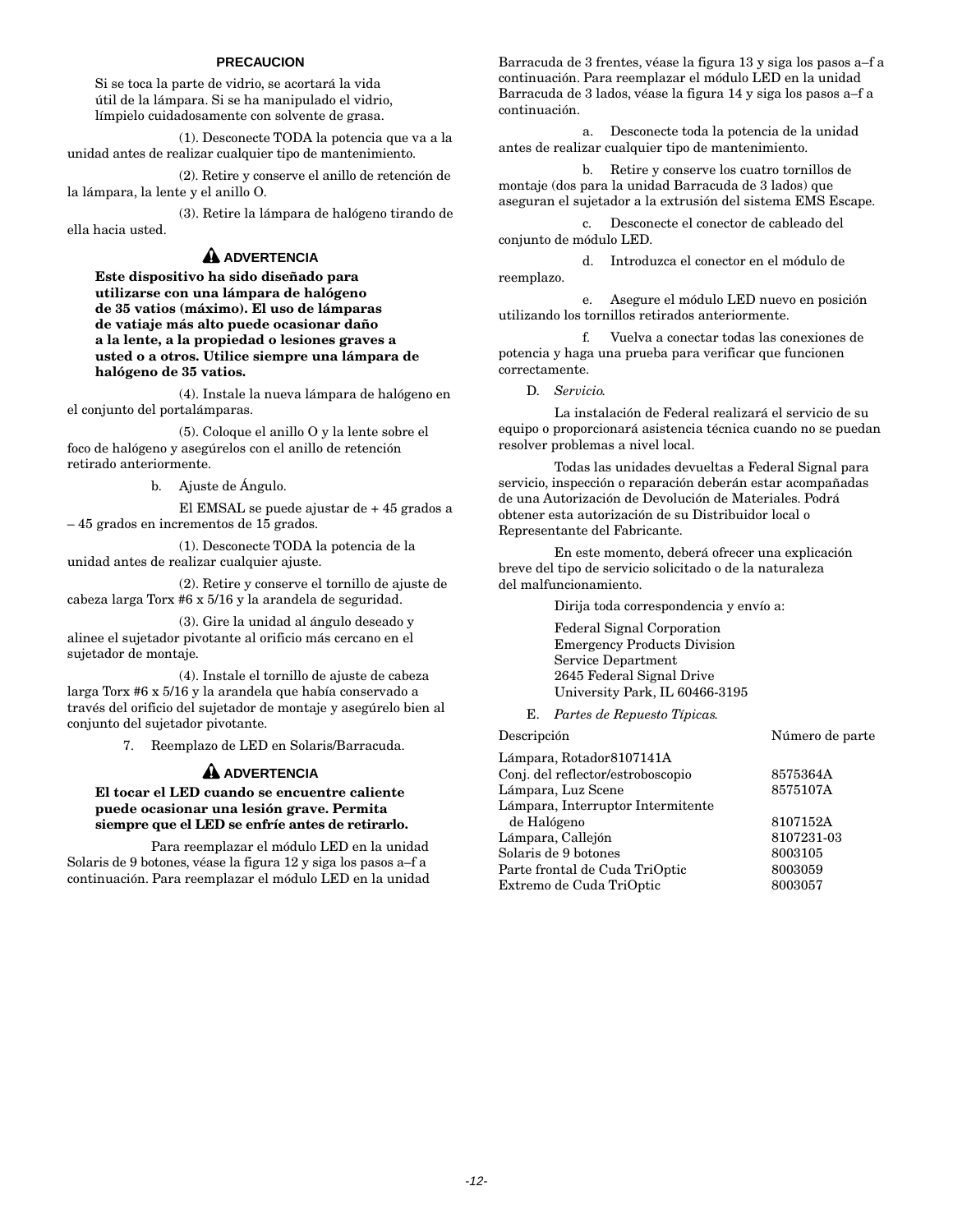# **INSTRUCTIONS D'INSTALLATION ET D'ENTRETIEN POUR BARRES DE SIGNALISATION EMS ESCAPE™**

## **CONSIGNE DE SÉCURITÉ DESTINÉE AUX INSTALLATEURS DES SYSTÈMES DE FEUX D'AVERTISSEMENT FEDERAL SIGNAL**

# **A** ATTENTION

**La vie des personnes dépend de votre installation sécuritaire de nos produits. Il est important de lire, comprendre et suivre toutes les instructions expédiées avec les produits. De plus, d'autres instructions importantes relatives à la sécurité et d'autres précautions à suivre figurent dans la liste ci-dessous :**

- **Pour installer correctement un feu d'avertissement : vous devez bien comprendre les systèmes des véhicules automobiles et leurs procédures et maîtriser l'installation et l'utilisation des équipements d'avertissement de sécurité.**
- **Lorsque vous percez dans une structure, assurez-vous que les deux côtés de la surface sont exempts de tout élément pouvant être endommagé.**
- **Un système de feux d'avertissement est un dispositif à courant élevé. Pour fonctionner adéquatement, il doit être mis à la masse au moyen d'une connexion séparée. Dans la mesure du possible, connectez à la borne négative de la batterie. Sinon, elle peut être fixée à un corps métallique solide ou à une partie du châssis qui fournira un chemin efficace de mise à la masse pour toute la vie utile de l'ensemble de feux d'avertissement.**
- **Positionnez la commande du feu d'avertissement de façon que le VÉHICULE et cette COMMANDE puissent être utilisés sans danger dans toutes les conditions de conduite.**
- **Ce produit contient des appareils à DEL à haut rendement. Afin d'éviter toute blessure permanente aux yeux, NE PAS fixer le regard dans le rayon de lumière à une courte distance.**
- **Inspectez fréquemment le système de feux d'avertissement pour vous assurer qu'il fonctionne correctement et qu'il est fixé solidement au véhicule.**
- **Rangez ces instructions dans un endroit sûr et consultez-les lors de l'entretien et/ou de la réinstallation du dispositif.**

# **Le non-respect de ces consignes peut entraîner des dommages au matériel ou des blessures graves, voire mortelles pour vous ou pour les autres.**

# **I. GÉNÉRALITÉS.**

Cette feuille d'instructions donne des directives pour l'installation et l'entretien de la barre de signalisation EMS Escape. La barre de signalisation EMS Escape est conçue pour être montée sur la surface verticale de véhicules. Les applications typiques incluent notamment les corps d'ambulance, de pompiers et de sauvetage. La barre de

signalisation EMS Escape peut être montée directement ou à l'aide du système de montage Quick Track™ sur la surface du véhicule.

# **II. DÉBALLAGE.**

Après avoir déballé la barre de signalisation, inspectezla pour vérifier qu'aucun dommage n'est survenu lors du transport. Si le dispositif est endommagé, déposez immédiatement une réclamation auprès du transporteur en précisant l'étendue des dommages. Vérifiez avec soin toutes les enveloppes, les étiquettes d'expédition et autres étiquettes avant de les enlever ou de les détruire. Assurezvous que toutes les pièces figurant sur la Liste de contenu du kit sont inclues dans l'emballage.

*Liste de contenu du kit*

| Qté            | Description                                            | $No$ de pièce |
|----------------|--------------------------------------------------------|---------------|
| $\overline{4}$ | Boulon mécanique 3/8-16 x 2 po, inox                   | 7004A024-32   |
| 8              | Vis de retenue M8 x 25 mm                              |               |
|                | avec Nylok, inox                                       | 7008039A      |
| $\overline{4}$ | Rondelle plate 3/8 po, inox                            | 7072A035      |
| $\overline{4}$ | Rondelle d'arrêt 3/8 po, inox                          | 7074A046      |
| $\overline{4}$ | Écrou hexagonal 3/8-16, inox                           | 7059A063      |
| $\overline{2}$ | Joint de montage en bande $(3 \text{ m}/10 \text{ p})$ | 8003006A      |
| $\mathbf{1}$   | Oeillet, étanchéité                                    | 8003127A      |
| 2              | Boulon mécanique, étanchéité                           | 8003128A      |

## **III. INSTALLATION.**

La barre de signalisation EMS Escape est entièrement câblée à l'usine et ne requiert aucun câblage interne supplémentaire. Tous les conducteurs requis pour commander toutes les fonctions de base et les fonctions en option sont inclus dans le(s) câble(s) fourni(s). L'installation d'options nécessite un câblage supplémentaire dans la barre de signalisation.

Les fonctions de feu de base du dispositif doivent être commandées par un panneau de contrôle fourni par l'utilisateur.

# **A** ATTENTION

**Positionnez la commande du système de feu de façon que le VÉHICULE et ces COMMANDES puissent être utilisés sans danger dans toutes les conditions de conduite.**

# **A** ATTENTION

**Lorsque l'équipement est installé dans des véhicules équipés de coussins gonflables, l'installateur DOIT s'assurer que l'équipement est installé UNIQUEMENT dans les endroits recommandés par le fabricant du véhicule.**

**Le non-respect de cet avertissement réduit l'efficacité du coussin gonflable, l'endommage ou peut éventuellement endommager ou déloger l'équipement et entraîner des blessures graves ou la mort pour vous ou pour les autres.**

La barre de signalisation EMS Escape est conçue pour être montée directement sur la surface du véhicule ou à l'aide du système de montage Quick Track. La méthode de montage direct s'effectue au moyen de boulons mécaniques, rondelles, rondelles d'arrêt et écrous pour assurer une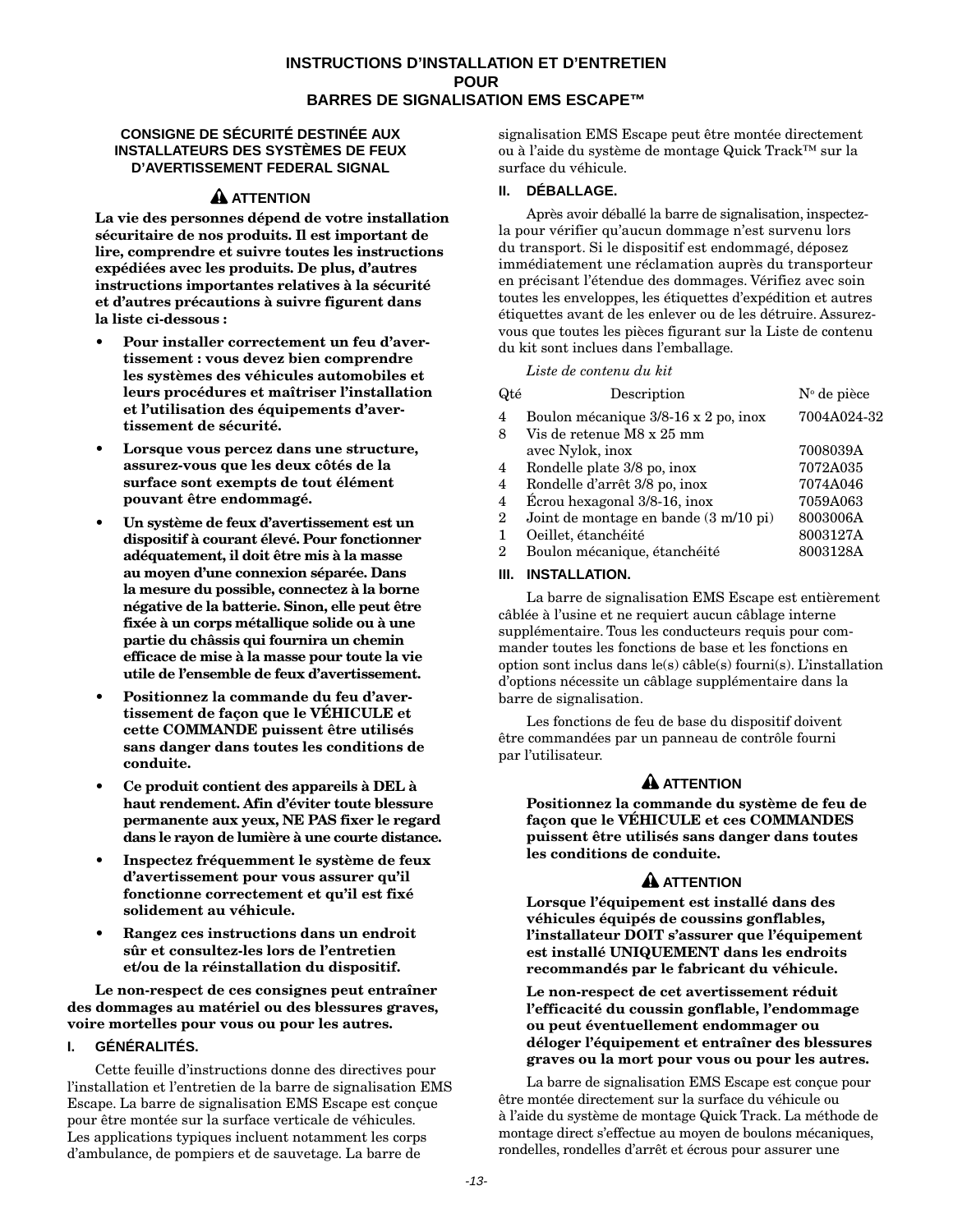installation sécuritaire et généralement permanente, sauf si le véhicule a été construit de manière à permettre un démontage ultérieur.

Le système de montage en option Quick Track comprend un profilé en aluminium, des boulons mécaniques, rondelles, rondelles d'arrêt et écrous. Le profilé Quick Track est solidement fixé sur la surface du véhicule à l'aide de la visserie fournie. La barre de signalisation EMS Escape se monte ou se suspend au Quick Track et est fixée à l'aide des vis de retenue fournies. Si l'entretien ou le démontage de la barre de signalisation EMS Escape est nécessaire, il suffit de desserrer les vis de retenue pour déposer la barre de signalisation.

## A. *Montage directement sur la surface.*

1. Voir la figure 1. Détachez le papier protecteur autocollant du joint de montage en bande à mesure que celui-ci est appliqué sur le dos du profilé de la barre de signalisation EMS Escape. Une fois que le joint a été appliqué sur toute la longueur du profilé, coupez le joint restant et mettez-le au rebut. Appliquez le joint de montage à la fois sur les gouttières/rainures supérieures et inférieures du profilé.

2. Voir la figure 2. Démontez et conservez les vis de garniture de bout n° 10-24, la garniture de bout et le joint de garniture de chaque extrémité de la barre de signalisation EMS Escape.

3. Enfilez deux boulons mécaniques 3/8 x 2 po dans chaque extrémité de la barre de signalisation EMS Escape. Les barres de signalisation de 56 cm (22 po) de long ne nécessitent qu'un seul boulon de 3/8 x 2 po à chaque extrémité.

4. Remettez les joints de garniture de bout et les garnitures de bout en place aux extrémités du profilé et attachez-les à l'aide des vis n° 10-24 précédemment conservées.

# **A** ATTENTION

## **Avant de continuer, prévoyez le trajet de tous les fils et câbles électriques. Vérifiez que la surface du véhicule est suffisamment solide pour supporter la barre de signalisation EMS Escape.**

5. Voir la figure 2. Repérez l'emplacement où doit être montée la barre de signalisation EMS Escape sur la surface du véhicule. Marquez le centre d'un trou de 1 po de diamètre sur la surface du véhicule pour l'acheminement du câble de commande. Le trou d'acheminement du câble correspond au centre de la barre de signalisation EMS Escape. Dessinez/marquez une ligne horizontale traversant le trou d'acheminement du câble de commande. Sur la ligne horizontale, marquez l'emplacement de deux trous de 7/16 po de diamètre pour les boulons mécaniques de part et d'autre du trou de câble de 1 po (un de chaque côté du trou de câble de 1 po pour les barres de signalisation de 56 cm [22 po]). Ces trous pour boulons mécaniques de 7/16 po doivent être régulièrement espacés de part et d'autre du trou d'acheminement des câbles de commande.

6. Percez et ébarbez le trou d'acheminement de câble de 1 po de diamètre et les trous pour boulons mécaniques de 7/16 po de diamètre.

7. Lors du tirage du câble de commande à travers le trou d'acheminement, alignez les boulons mécaniques avec leurs trous de passage respectifs et placez la barre de signalisation EMS Escape contre la surface du véhicule.

8. Tout en tenant la barre de signalisation EMS Escape en position/alignée, fixez-la à l'aide des rondelles, rondelles d'arrêt et écrous fournis.

## B. *Montage Quick Track.*

1. Voir la figure 3. Détachez le papier protecteur autocollant du joint de montage en bande à mesure que celui-ci est appliqué sur le dos du profilé de montage Quick Track. Une fois que le joint a été appliqué sur toute la longueur du profilé, coupez le joint restant et mettez-le au rebut. Appliquez le joint de montage à la fois sur les gouttières/rainures supérieures et inférieures du profilé.

2. Voir la figure 3. Insérez l'oeillet d'étanchéité dans le trou d'acheminement du câble de commande du profilé de montage Quick Track.

3. Voir la figure 3. Insérez les joints du boulon mécanique dans sa rainure. Placez un joint d'étanchéité sur un côté du trou d'acheminement du câble de commande et l'autre joint sur le côté opposé du trou du centre.

## **REMARQUE**

L'utilisation d'un lubrifiant à la silicone en vaporisateur dans la rainure du boulon mécanique peut faciliter l'insertion et la mise en place des joints d'étanchéité du boulon.

4. Enfilez deux boulons mécaniques 3/8 x 2 po dans chaque extrémité du profilé de montage Quick Track. Les barres de signalisation de 56 cm (22 po) de long ne nécessitent qu'un seul boulon de 3/8 x 2 po à chaque extrémité.

# **A** ATTENTION

**Avant de continuer, prévoyez le trajet de tous les fils et câbles électriques. Vérifiez que la surface du véhicule est suffisamment solide pour supporter la barre de signalisation EMS Escape.**

## **REMARQUE**

Prévoyez un dégagement de 1 po minimum entre le sommet du profilé de montage Quick Track et tout obstacle susceptible d'empêcher le montage/ la suspension de la barre de signalisation EMS Escape, notamment : gouttières du véhicule, éclairage auxiliaire, etc.

5. Voir la figure 4. Repérez l'emplacement où doit être monté le profilé de montage Quick Track sur la surface du véhicule. Marquez le centre d'un trou de 1 po de diamètre sur la surface du véhicule pour l'acheminement du câble de commande. Le trou d'acheminement du câble correspond au centre du profilé de montage Quick Track. Dessinez/marquez une ligne horizontale traversant le trou d'acheminement du câble. Sur la ligne horizontale, marquez l'emplacement de deux trous de 7/16 po de diamètre pour les boulons mécaniques de part et d'autre du trou de câble de 1 po. Ces trous pour boulons mécaniques de 7/16 po doivent être régulièrement espacés de part et d'autre du trou d'acheminement des câbles de commande.

6. Percez et ébarbez le trou d'acheminement de câble de 1 po de diamètre et les trous pour boulons mécaniques de 7/16 po de diamètre.

7. Alignez les boulons mécaniques avec leurs trous de passage respectifs et placez le profilé de montage Quick Track contre la surface du véhicule.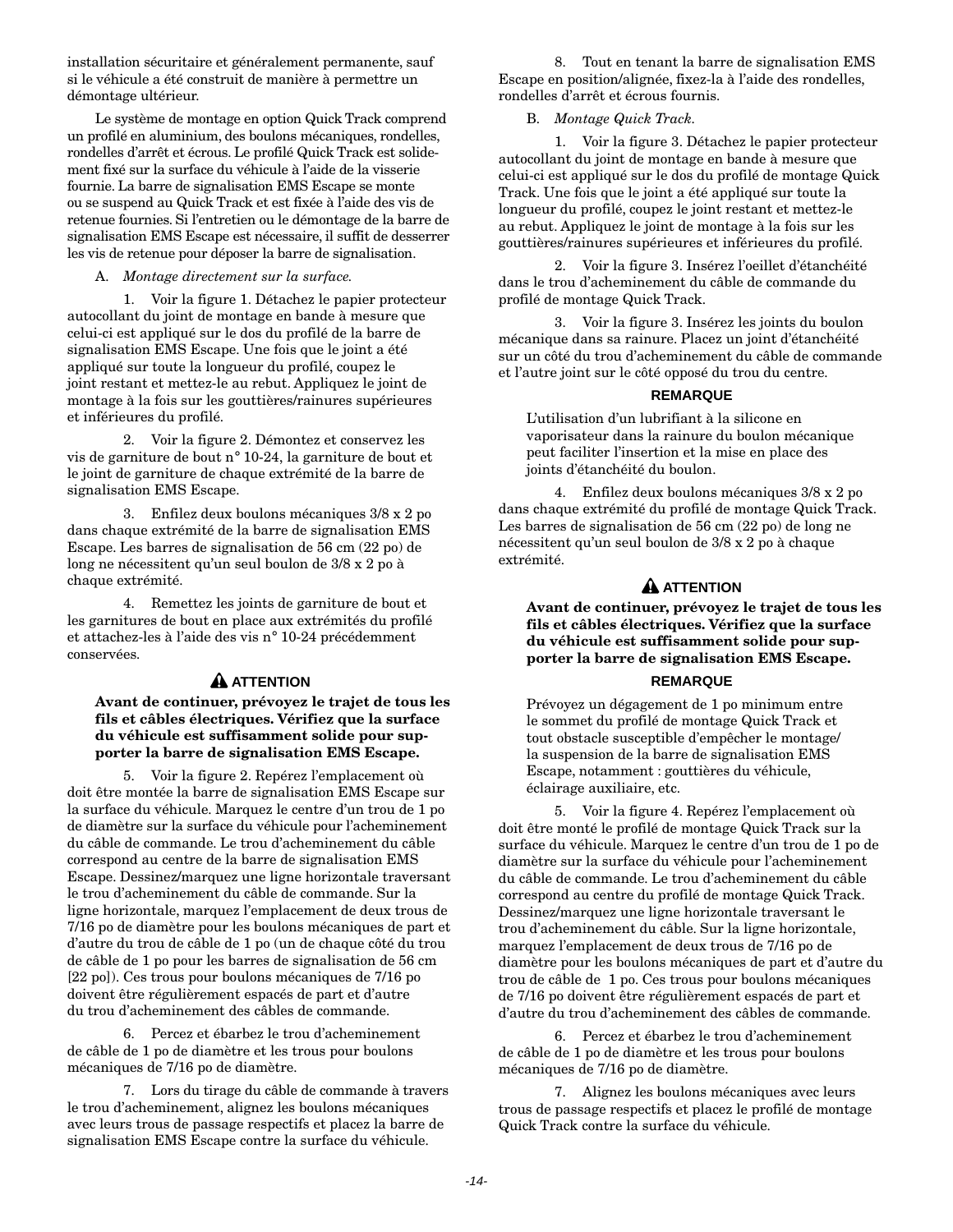8. Tout en tenant le profilé Quick Track en position/aligné, fixez-le à l'aide des rondelles, rondelles d'arrêt et écrous fournis. Assurez-vous de bien aligner le trou de 1 po dans la carrosserie du véhicule avec celui du profilé Quick Track.

9. Tirez le câble de commande à travers le trou d'acheminement et placez/alignez la barre de signalisation EMS Escape sur le dessus du profilé Quick Track.

10. Tout en vous assurant que la barre de signalisation EMS Escape est placée à égale distance des deux extrémités du profilé Quick Track, fixez-la à l'aide des vis de retenue M8 fournies.

# **IV. CONNEXIONS ÉLECTRIQUES.**

## A. *Montage directement sur la surface.*

1. Acheminez le(s) câble(s) de commande dans le véhicule jusqu'à proximité de l'emplacement éventuel du panneau de contrôle, tableau de commande ou alimentation pour stroboscope fourni par l'utilisateur.

2. Pour que le feu fonctionne correctement, le câble de commande doit avoir la terminaison correcte dans le panneau de contrôle fourni par l'utilisateur. Le tableau 1 illustre les couleurs de câble de commande recommandées pour les diverses fonctions de la barre de signalisation. En vous référant au tableau 1, effectuez les connexions électriques requises pour les fonctions/options installées dans votre barre de signalisation EMS Escape. L'intensité admissible au niveau de l'interrupteur doit être d'au moins 15 ampères. Si plus de 4 gyrophares sont connectés au même fil, l'intensité admissible de l'interrupteur doit être d'au moins 20 ampères.

## **REMARQUE**

Les barres de signalisation EMS Escape équipées de stroboscopes nécessitent l'emploi d'une alimentation électrique Federal Signal externe. Chaque tête stroboscopique individuelle est fournie avec son propre câble stroboscopique et kit d'accessoires.

3. Modèles à stroboscopes seulement.

Voir la figure 5. Les fils de câble doivent être munis des connecteurs fournis. Les connecteurs fournis sont compatibles avec les connecteurs des alimentations électriques Federal Signal. N'effectuez pas le câblage avant d'avoir monté l'appareil conformément aux instructions précédentes.

Terminez le câblage de la manière suivante :

a. Acheminez les câbles de stroboscope jusqu'à l'alimentation électrique Federal Signal.

b. Sertissez les broches à l'extrémité des câbles des têtes stroboscopiques. Introduisez les broches dans l'enveloppe du(des) connecteur(s) comme il est indiqué à la figure 5 et enfoncez-les jusqu'au déclic. Le(s) connecteur(s) peuvent à présent être branchés directement sur une alimentation électrique Federal Signal. Respectez la couleur et la position des fils lors de l'assemblage des connecteurs conformément à la figure 5. Pour plus de renseignements sur le câblage, consultez les instructions d'installation de l'alimentation électrique Federal Signal.

## **REMARQUE**

N'importe quelle fonction de la barre de signalisation peut être activée en appliquant 12 V c.c. à la ligne de commande appropriée. Connectez le fil noir foncé (-) au dispositif de mise à la masse du véhicule, afin d'effectuer une vérification des fonctions.

4. Connectez le fil noir à la mise à la masse du châssis.

# **A** ATTENTION

**Si les fils sont court-circuités au châssis du véhicule ou l'un à l'autre, les conducteurs de haute tension peuvent provoquer des étincelles dangereuses pouvant entraîner des incendies électriques et faire fondre du métal.**

**Vérifiez qu'aucun court-circuit n'existe avant de brancher à la borne positive (+) de la batterie.**

**NE connectez PAS ce système à la batterie du véhicule tant que TOUTES les connexions électriques ne sont pas effectuées et que le montage de tous les composants n'est pas terminé.**

## **Négliger d'observer cet ATTENTION entraînera un incendie, des brûlures et la cécité.**

5. Option SignalMaster.

L'option SignalMaster est entièrement câblée à l'usine et ne requiert aucun câblage interne supplémentaire de la barre de signalisation. Tous les conducteurs nécessaires à la commande du SignalMaster sont inclus dans le plus petit câble.

Pour obtenir des instructions sur le câblage et l'utilisation, consultez la feuille d'instructions emballée avec l'appareil de commande SignalMaster spécifique.

B. *Montage Quick Track.*

1. Acheminez le(s) câble(s) de commande dans le véhicule jusqu'à proximité de l'emplacement éventuel du panneau de contrôle, tableau de commande ou alimentation pour stroboscope fourni par l'utilisateur.

2. Le système de montage Quick Track comprend un profilé en aluminium, des boulons mécaniques, rondelles, rondelles d'arrêt et écrous. Le profilé Quick Track est solidement fixé sur la surface du véhicule à l'aide de la visserie fournie. La barre de signalisation EMS Escape se monte ou se suspend au Quick Track et est fixée à l'aide des vis de retenue fournies. Si l'entretien ou le démontage de la barre de signalisation EMS Escape s'avère nécessaire, il suffit de desserrer les vis de retenue pour déposer la barre de signalisation, à condition qu'un connecteur de calibre correct fourni par l'utilisateur soit installé en série sur le câble de commande.

#### **REMARQUE**

Prévoyez du mou supplémentaire dans le câble de commande pour la dépose et la repose d'une barre de signalisation EMS Escape utilisant le système de montage Quick Track. Le connecteur fourni par l'utilisateur doit être accessible lors du démontage de la barre de signalisation EMS Escape du véhicule.

3. Pour que le feu fonctionne correctement, le câble de commande doit avoir la terminaison correcte dans le panneau de contrôle fourni par l'utilisateur. Le tableau 1 illustre les couleurs de câble de commande recommandées pour les diverses fonctions de la barre de signalisation. À l'aide du tableau 1, terminez les connexions électriques qui correspondent aux fonctions/options installées dans votre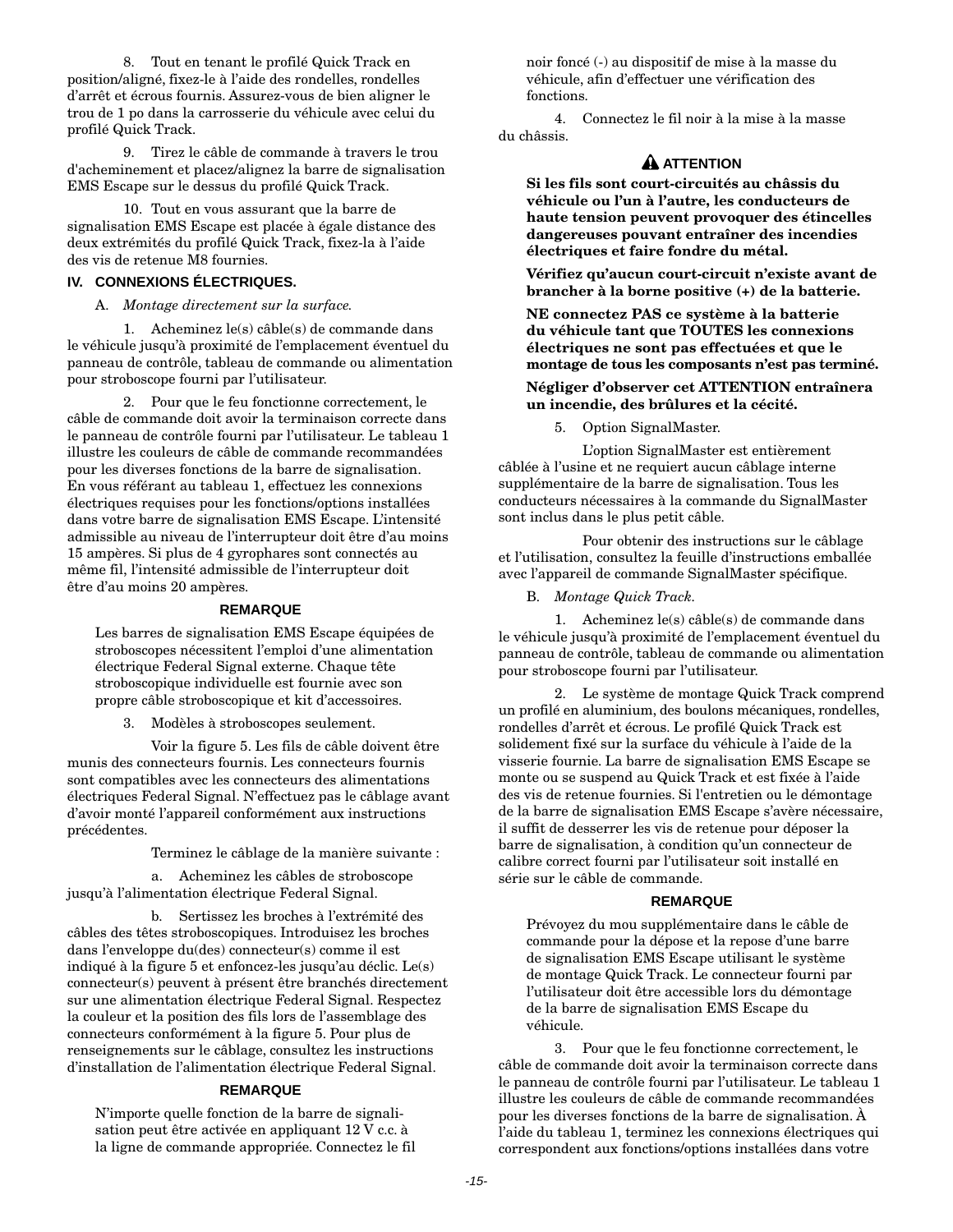barre de signalisation EMS Escape. L'intensité admissible au niveau de l'interrupteur doit être d'au moins 15 ampères. Si plus de 4 gyrophares sont connectés au même fil, l'intensité admissible de l'interrupteur doit être d'au moins 20 ampères.

# **REMARQUE**

Les barres de signalisation EMS Escape équipées de stroboscopes nécessitent l'emploi d'une alimentation électrique Federal Signal externe. Chaque tête stroboscopique individuelle est fournie avec son propre câble stroboscopique et kit d'accessoires.

4. Modèles à stroboscopes seulement.

Voir la figure 5. Les fils de câble doivent être munis des connecteurs fournis. Les connecteurs fournis sont compatibles avec les connecteurs des alimentations électriques Federal Signal. N'effectuez pas le câblage avant d'avoir monté l'appareil conformément aux instructions précédentes.

Terminez le câblage de la manière suivante :

a. Acheminez les câbles de stroboscope jusqu'à l'alimentation électrique Federal Signal.

b. Sertissez les broches à l'extrémité des câbles des têtes stroboscopiques. Introduisez les broches dans l'enveloppe du(des) connecteur(s) comme il est indiqué à la figure 5 et enfoncez-les jusqu'au déclic. Le(s) connecteur(s) peuvent à présent être branchés directement sur une alimentation électrique Federal Signal. Respectez la couleur et la position des fils lors de l'assemblage des connecteurs conformément à la figure 5. Pour plus de renseignements sur le câblage, consultez les instructions d'installation de l'alimentation électrique Federal Signal.

# **REMARQUE**

N'importe quelle fonction de la barre de signalisation peut être activée en appliquant 12 V c.c. à la ligne de commande appropriée. Connectez le fil noir foncé (-) au dispositif de mise à la masse du véhicule, afin d'effectuer une vérification des fonctions.

5. Connectez le fil noir à la mise à la masse du châssis.

# **A** ATTENTION

**Si les fils sont court-circuités au châssis du véhicule ou l'un à l'autre, les conducteurs de haute tension peuvent provoquer des étincelles dangereuses pouvant entraîner des incendies électriques et faire fondre du métal.**

**Vérifiez qu'aucun court-circuit n'existe avant de brancher à la borne positive (+) de la batterie.**

**NE connectez PAS ce système à la batterie du véhicule tant que TOUTES les connexions électriques ne sont pas effectuées et que le montage de tous les composants n'est pas terminé.**

# **Négliger d'observer cet ATTENTION entraînera un incendie, des brûlures et la cécité.**

6. Option SignalMaster.

L'option SignalMaster est entièrement câblée à l'usine et ne requiert aucun câblage interne supplémentaire de la barre de signalisation. Tous les conducteurs nécessaires à la commande du SignalMaster sont inclus dans le plus petit câble.

Pour obtenir des instructions sur le câblage et l'utilisation, consultez la feuille d'instructions emballée avec l'appareil de commande SignalMaster spécifique.

# **V. ENTRETIEN.**

# **A** ATTENTION

**Des hautes tensions peuvent être présentes dans la barre de signalisation. Attendez au moins dix (10) minutes après avoir coupé l'alimentation avant d'effectuer l'entretien de cet appareil. Négliger cette consigne peut entraîner des dommages à la propriété, des blessures graves ou même la mort pour vous ou les autres.**

## **Débranchez TOUS les circuits d'alimentation de l'appareil avant toute opération d'entretien.**

## A. *Nettoyage des dômes en plastique.*

Pour le nettoyage courant des dômes en plastique, utilisez un savon et un chiffon doux. Si de fines craquelures ou un voile apparaissent sur les dômes, ils pourront le plus souvent être enlevés avec une pâte ou une cire pour voiture de bonne qualité.

# **A** ATTENTION

# **L'utilisation d'autres produits, comme des détergents forts, des solvants, des produits dérivés du pétrole, etc. peut faire craqueler les dômes en plastique.**

B. *Nettoyage des réflecteurs et des miroirs.*

Utilisez un linge doux pour nettoyer le réflecteur et les miroirs. Évitez d'exercer une pression trop forte ou d'utiliser des solvants caustiques ou à base de produits du pétrole qui pourraient égratigner ou ternir la surface.

C. *Options.*

En enlevant l'une des garnitures de bout de la barre de signalisation EMS Escape avec ses vis et son joint puis en coulissant ou retirant les lentilles et séparateurs de lentilles nécessaires, vous pouvez accéder à toute option particulière de la barre de signalisation EMS Escape.

1. Remplacement de l'ampoule halogène du gyrophare (voir la figure 6).

# **A** ATTENTION

**Le fait de toucher l'ampoule lorsqu'elle est chaude peut entraîner de graves blessures. Laissez toujours l'ampoule refroidir avant de la retirer. Les ampoules halogènes sont pressurisées et peuvent donc projeter des éclats de verre si elles sont brisées. Portez toujours une protection pour les yeux lorsque vous manipulez des ampoules.**

# **AVERTISSEMENT**

La durée de vie de l'ampoule sera réduite si sa partie en verre est touchée. Si le verre a été manipulé, nettoyez-le soigneusement avec un solvant à graisse.

a. Débranchez toute alimentation électrique du feu avant toute opération d'entretien.

b. Tournez l'ampoule défectueuse pour la déverrouiller puis tirez-la hors de la douille.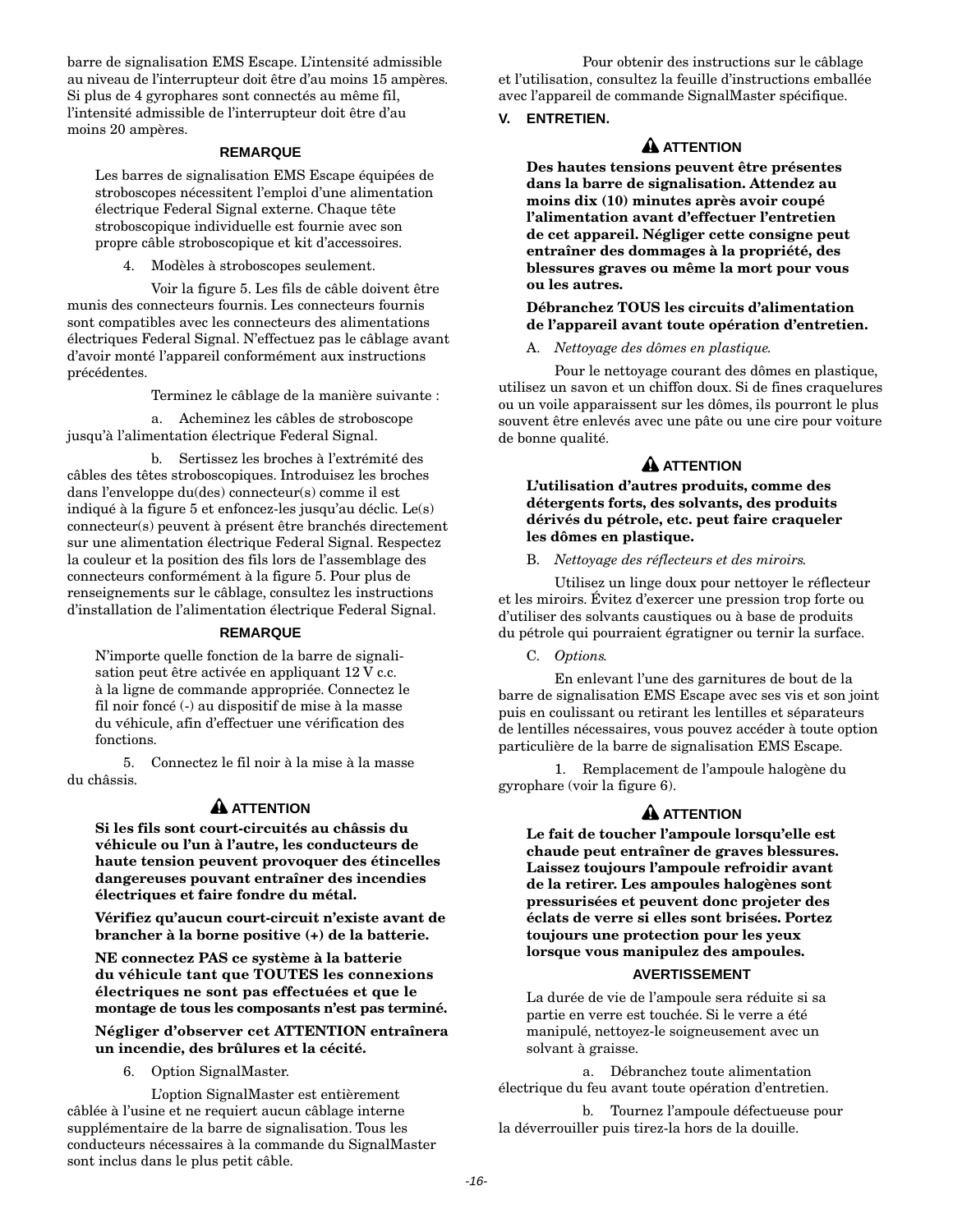c. Installez l'ampoule neuve en alignant les broches de l'ampoule avec la douille. Enfoncez l'ampoule et tournez-la pour la verrouiller.

2. Remplacement du stroboscope (voir la figure 7).

# **A** ATTENTION

**La barre de signalisation est activée par des hautes tensions. Attendez au moins dix (10) minutes après avoir coupé l'alimentation avant d'effectuer l'entretien de cet appareil. Négliger cette consigne peut entraîner des dommages à la propriété, des blessures graves ou même la mort pour vous ou les autres.**

a. Débranchez TOUS les circuits d'alimentation de l'appareil avant toute opération d'entretien.

b. Enlevez et conservez les 4 vis de fixation du support sur le profilé de l'EMS Escape.

c. Débranchez le connecteur de câble du stroboscope défectueux.

d. Enlevez et conservez les (4) vis autotaraudeuses n° 6 x 3/8 po qui fixent le stroboscope au support de montage.

e. Enlevez le stroboscope défectueux et mettez-le au rebut.

f. Installez le stroboscope neuf en répétant les étapes précédentes dans l'ordre inverse.

3. Remplacement de l'ampoule halogène GHSCENE (voir la figure 8).

# **A** ATTENTION

**Le fait de toucher l'ampoule lorsqu'elle est chaude peut entraîner de graves blessures. Laissez toujours l'ampoule refroidir avant de la retirer. Les ampoules halogènes sont pressurisées et peuvent donc projeter des éclats de verre si elles sont brisées. Portez toujours une protection pour les yeux lorsque vous manipulez des ampoules.**

# **AVERTISSEMENT**

La durée de vie de l'ampoule sera réduite si sa partie en verre est touchée. Si le verre a été manipulé, nettoyez-le soigneusement avec un solvant à graisse.

a. Débranchez toute alimentation électrique du feu avant toute opération d'entretien.

b. Enlevez et conservez les deux vis et attaches de fixation de l'ampoule halogène. Sortez l'ampoule halogène en la tirant vers l'avant.

# **A** ATTENTION

**Ce dispositif est conçu pour utiliser une ampoule halogène de 20 watts (maximum). L'utilisation d'ampoules plus puissantes peut endommager la lentille et entraîner des dommages matériels ou des blessures graves pour vous ou pour les autres. Utilisez toujours une ampoule halogène de 20 watts.**

c. Installez la nouvelle ampoule halogène dans le logement arrière à l'aide des vis et attaches enlevées précédemment.

d. Rebranchez toutes les connexions à la source d'alimentation électrique et vérifiez si l'appareil fonctionne correctement.

4. Remplacement du module à DEL MODLED (voir la figure 9).

a. Débranchez TOUS les circuits d'alimentation de l'appareil avant toute opération d'entretien.

b. Enlevez et conservez les 4 vis de fixation du support sur le profilé de l'EMS Escape.

c. Débranchez le connecteur de câble du module à DEL MODLED défectueux.

d. Enlevez les trois vis n° 8 x 1/2 po qui fixent le module au support.

e. Enlevez le connecteur du module défectueux.

f. Insérez le connecteur dans le module de remplacement.

g. Installez le module à DEL MODLED neuf en répétant les étapes précédentes dans l'ordre inverse.

h. Rebranchez toutes les connexions à la source d'alimentation électrique et vérifiez si l'appareil fonctionne correctement.

5. Remplacement de l'ampoule halogène EMSHAL (voir la figure 10).

# **A** ATTENTION

**Le fait de toucher l'ampoule lorsqu'elle est chaude peut entraîner de graves blessures. Laissez toujours l'ampoule refroidir avant de la retirer. Les ampoules halogènes sont pressurisées et peuvent donc projeter des éclats de verre si elles sont brisées. Portez toujours une protection pour les yeux lorsque vous manipulez des ampoules.**

a. Débranchez TOUS les circuits d'alimentation de l'appareil avant toute opération d'entretien.

b. Enlevez et conservez les 2 écrous freins qui fixent le réflecteur halogène.

c. Enlevez la cale d'espacement qui maintient l'ampoule halogène sur le réflecteur.

d. Retirez l'ampoule défectueuse en la tirant délicatement hors du support.

e. Débranchez le fil de l'ampoule halogène du câble d'alimentation. Tout en tenant le câble d'alimentation, branchez le fil de l'ampoule halogène neuve sur le câble d'alimentation.

## **REMARQUE**

L'accès à l'ampoule halogène ou au câble d'alimentation peut nécessiter la dépose du support de montage.

f. Installez la nouvelle ampoule dans son support et maintenez-la en place à l'aide de la cale d'espacement.

g. Installez le réflecteur halogène sur le support à l'aide des écrous freins conservés précédemment.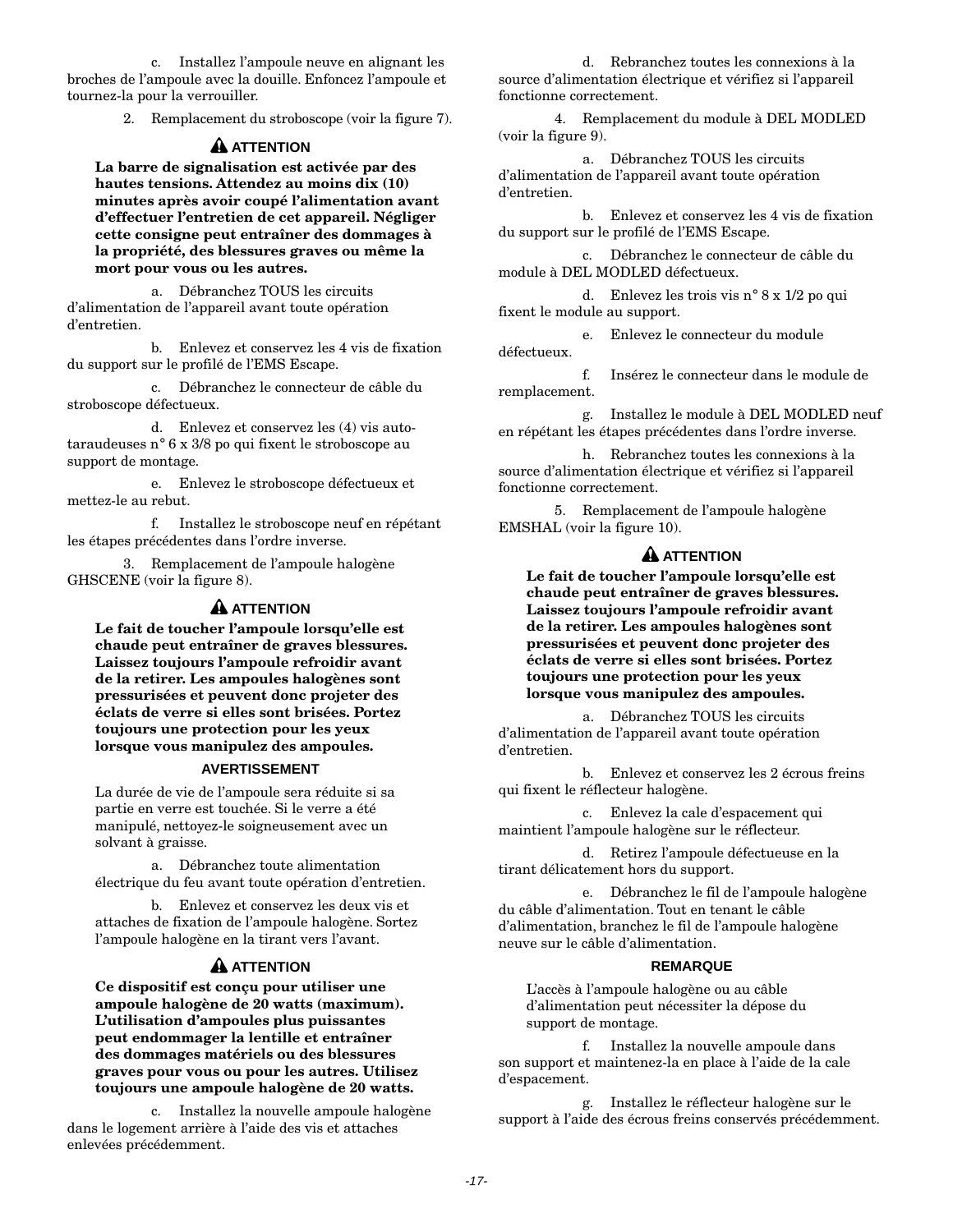6. Remplacement de l'ampoule halogène EMSAL et réglage de l'angle (voir la figure 11).

a. Remplacement de l'ampoule halogène.

# **A** ATTENTION

**Le fait de toucher l'ampoule lorsqu'elle est chaude peut entraîner de graves blessures. Laissez toujours l'ampoule refroidir avant de la retirer. Les ampoules halogènes sont pressurisées et peuvent donc projeter des éclats de verre si elles sont brisées. Portez toujours une protection pour les yeux lorsque vous manipulez des ampoules.**

# **AVERTISSEMENT**

La durée de vie de l'ampoule sera réduite si sa partie en verre est touchée. Si le verre a été manipulé, nettoyez-le soigneusement avec un solvant à graisse.

(1). Débranchez TOUS les circuits d'alimentation de l'appareil avant toute opération d'entretien.

(2). Enlevez et conservez l'anneau de retenue de l'ampoule, la lentille et le joint torique.

(3). Sortez l'ampoule halogène en la tirant vers l'avant.

# **A** ATTENTION

**Ce dispositif est conçu pour utiliser une ampoule halogène de 35 watts (maximum). L'utilisation d'ampoules plus puissantes peut endommager la lentille et entraîner des dommages matériels ou des blessures graves pour vous ou pour les autres. Utilisez toujours une ampoule halogène de 35 watts.**

(4). Installez la nouvelle ampoule halogène dans la douille.

(5). Posez le joint torique et la lentille sur l'ampoule halogène et fixez-les à l'aide de l'anneau de retenue conservé précédemment.

b. Ajustement de l'angle.

La lampe EMSAL est réglable d'une inclinaison de plus 45 degrés à moins 45 degrés, par pas de 15 degrés.

(1). Débranchez TOUS les circuits d'alimentation de l'appareil avant d'effectuer tout réglage.

(2). Enlevez et conservez la vis de réglage de la tête Long Torx n° 6 x 5/16 et sa rondelle d'arrêt.

(3). Faites tourner le feu jusqu'à l'angle souhaité et alignez le support pivotant sur le trou le plus proche du support de montage.

(4). Insérez la vis de réglage de tête Long Torx n° 6 x 5/16 avec la rondelle d'arrêt dans le trou du support de montage et serrez-la pour bloquer le support pivotant.

7. Remplacement des DEL Solaris/Barracuda.

# **A** ATTENTION

**Le fait de toucher la DEL lorsqu'elle est chaude peut entraîner de graves blessures. Laissez toujours la DEL refroidir avant de la retirer.**

Pour remplacer le module à DEL dans les Solaris à 9 boutons, voyez la figure 12 et effectuez les étapes a à f ci-dessous. Pour remplacer le module à DEL dans le Barracuda à 3 faces avant, voyez la figure 13 et effectuez les étapes a à f ci-dessous. Pour remplacer le module à DEL dans le Barracuda à 3 côtés, voyez la figure 14 et effectuez les étapes a à f ci-dessous.

a. Débranchez toute alimentation électrique de l'appareil avant toute opération d'entretien.

b. Enlevez et conservez les 4 vis de fixation (deux sur le Barracuda à 3 cotés) du support sur le profilé de l'EMS Escape.

c. Débranchez le connecteur de câble du module à DEL.

d. Insérez le connecteur dans le module de remplacement.

e. Fixez solidement le nouveau module à DEL avec les vis enlevées précédemment.

f. Rebranchez toutes les connexions d'alimentation et vérifiez le bon fonctionnement.

D. *Service.*

L'usine Federal assurera le service de votre équipement ou fournira de l'assistance technique pour tout problème ne pouvant être réglé dans votre localité.

Tous les appareils renvoyés à Federal Signal pour fins de service, d'inspection ou de réparation, doivent être accompagnés d'une autorisation de retour de matériel (RMA). Vous pouvez obtenir ce formulaire d'autorisation chez votre distributeur local ou chez le représentant du fabricant.

Fournissez alors une brève explication du service requis ou de la nature du mauvais fonctionnement.

Adressez tout votre courrier et vos envois à :

Federal Signal Corporation Emergency Products Division Service Department 2645 Federal Signal Drive University Park, IL 60466-3195

E. *Pièces de remplacement courantes.*

| Description                  | $N^{\circ}$ de pièce |
|------------------------------|----------------------|
| Ampoule, gyrophare           | 8107141A             |
| Ens. stroboscope/réflecteur  | 8575364A             |
| Ampoule, éclairage de site   | 8575107A             |
| Ampoule, clignotant halogène | 8107152A             |
| Ampoule, éclairage latéral   | 8107231-03           |
| Solaris à 9 boutons          | 8003105              |
| Avant du Cuda TriOptic       | 8003059              |
| Côté du Cuda TriOptic        | 8003057              |
|                              |                      |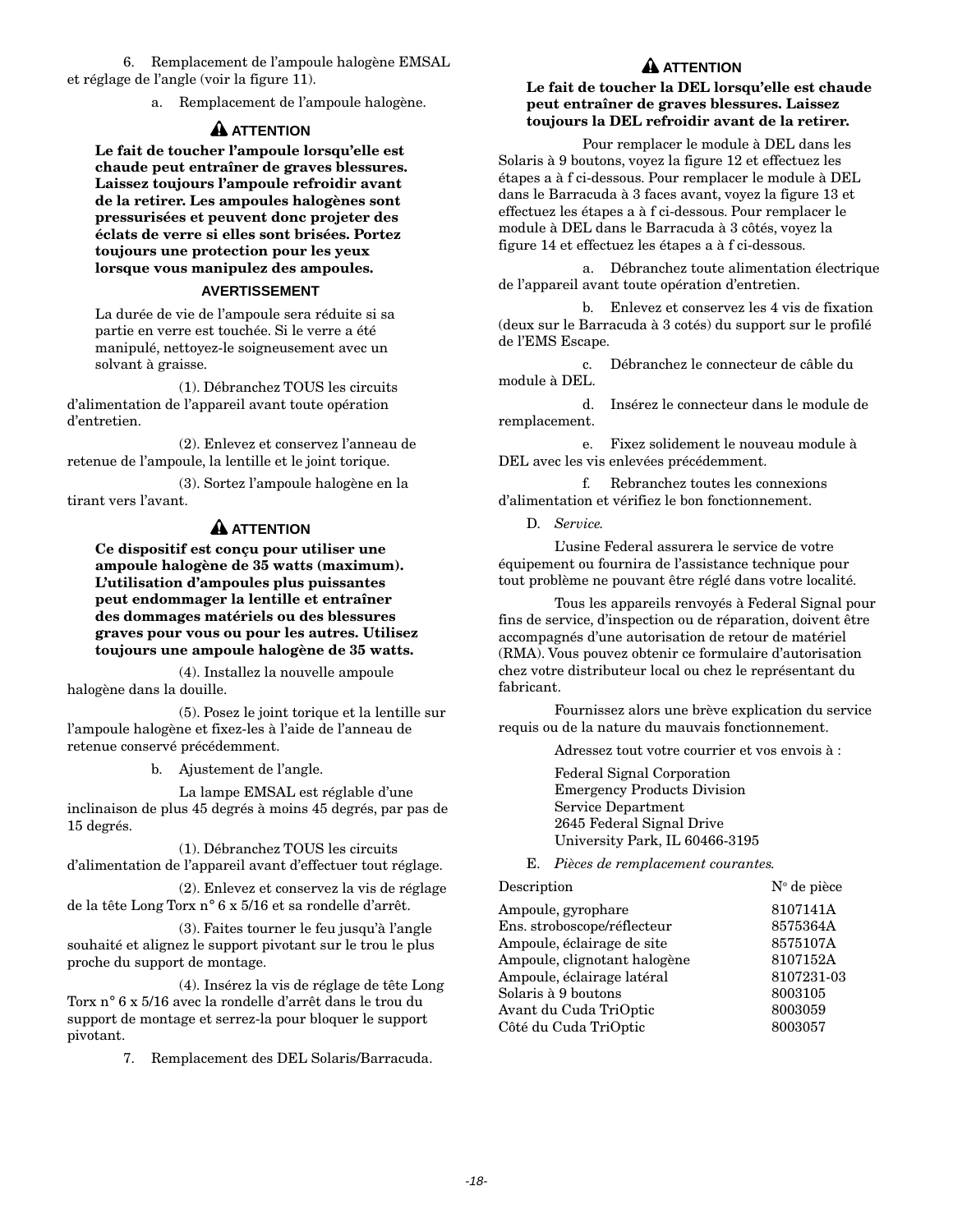#### Table 1. Electrical Connections.

| Control Cable      |                          | Current Draw        |
|--------------------|--------------------------|---------------------|
| Wire Color         | <i>Functions/Options</i> | per device          |
| <b>BROWN/WHITE</b> |                          |                     |
| <b>BROWN</b>       |                          |                     |
| <b>BLUE</b>        | <b>GHSCENE</b>           | $3.5 \text{ amps.}$ |
| YELLOW             | Halogen Flasher          | $4.2 \text{ amps.}$ |
| <b>ORANGE</b>      | Alley                    | $3.0 \text{ amps.}$ |
| <b>GREEN</b>       | Alley                    | $3.0 \text{ amps.}$ |
| <b>GRAY</b>        | <b>MODLED</b>            | $0.3$ amps.         |
| <b>RED</b>         | Rotator(s)               | $4.3 \text{ amps.}$ |
| <b>BLACK</b>       | Chassis Ground           |                     |

#### Tabla 1. Conexiones Eléctricas.

| Cable de control<br>Color de los alambres | <i>Funciones</i> /<br><i>Opciones</i>      | Llamada de corriente<br>por dispositivo    |
|-------------------------------------------|--------------------------------------------|--------------------------------------------|
| MARRON/BLANCO<br><b>MARRON</b>            |                                            |                                            |
| AZUL.<br><b>AMARILLO</b>                  | <b>GHSCENE</b><br>Interruptor Intermitente | $3.5 \text{ amps.}$                        |
| ANARANJADO                                | de Halógeno<br>Callejón                    | $4.2 \text{ amps}.$<br>$3.0 \text{ amps}.$ |
| VERDE                                     | Callejón                                   | $3.0 \text{ amps}.$                        |
| <b>GRIS</b>                               | <b>MODLED</b>                              | $0.3 \text{ amps.}$                        |
| ROJO                                      | Rotador(es)                                | $4.3 \text{ amps}.$                        |
| <b>NEGRO</b>                              | Tierra del Chasis                          |                                            |

#### Tableau 1. Connexions électriques.

| Câble de commande<br>Couleur du fil                                                                                                    | Fonctions/Options                                                                                                                             | Appel de courant<br>par dispositif                                                      |
|----------------------------------------------------------------------------------------------------------------------------------------|-----------------------------------------------------------------------------------------------------------------------------------------------|-----------------------------------------------------------------------------------------|
| <b>BRUN/BLANC</b><br><b>BRUN</b><br><b>BLEU</b><br><b>JAUNE</b><br>ORANGE<br><b>VERT</b><br><b>GRIS</b><br><b>ROUGE</b><br><b>NOIR</b> | <b>GHSCENE</b><br>Clignotant halogène<br>Éclairage latéral<br>Éclairage latéral<br><b>MODLED</b><br>Gvrobare(s)<br>Mise à la masse du châssis | 3,5 ampères<br>4,2 ampères<br>3,0 ampères<br>3,0 ampères<br>$0.3$ ampère<br>4,3 ampères |



1. RESPALDO DE PAPEL ADHESIVO 2. TIRA DE EMPAQUETADURA DE

3. EXTRUSION DE LA BARRA DE ILUMINACION EMS ESCAPE 4. TAPON TERMINAL RETIRADO PARA MAYOR CLARIDAD

MONTAJE

#### **LEGEND**

- 1. SELF ADHESIVE PAPER BACKING
- 2. MOUNTING STRIP GASKET 3. EMS ESCAPE LIGHTBAR
- EXTRUSION
- 4. ENDCAP REMOVED FOR CLARITY
- 

## **LÉGENDE**

- 1. PAPIER PROTECTEUR AUTOCOLLANT<br>2. JOINT DE MONTAGE EN BANDE
- 2. JOINT DE MONTAGE EN BANDE<br>3. PROFILÉ DE LA BARRE DE SIGN
- 3. PROFILÉ DE LA BARRE DE SIGNALISATION EMS ESCAPE<br>4. GARNITURE DE BOUT ENLEVÉE POUR PLUS DE CLARTÉ 4. GARNITURE DE BOUT ENLEVÉE POUR PLUS DE CLARTÉ



- 6. SUPERFICIE DEL VEHICULO
- 7. ORIFICIO DE ENRUTAMIENTO DEL CABLE DE CONTROL DE 1" DE DIAMETRO
- 
- 8. ORIFICIOS ROSCADOS PASANTES PARA PERNOS DE CARRUAJE DE 7/16" 9. ORIFICIOS DE 7/16" DE DIAMETRO COLOCADOS EN POSICION EQUIDISTANTE
- 10. ARANDELA PLANA DE 3/8"
- 11. ARANDELAS DE SEGURIDAD DE 3/8"
- 12. TUERCAS HEXAGONALES DE 3/8"
- 13. ORIFICIOS ROSCADOS PASANTES PARA PERNOS DE CARRUAJE DE 7/16" (MAYORES QUE BARRA DE ILUMINACION DE 22")

#### **LÉGENDE**

12 11

13

12

- 1. VIS DE GARNITURE N° 10-32
- 2. GARNITURE DE BOUT<br>3. JOINT DE GARNITURE
- 3. JOINT DE GARNITURE DE BOUT
- 
- 4. BARRE DE SIGNALISATION EMS ESCAPE 5. BOULONS MÉCANIQUES 3/8-16 x 2 PO
- 6. SURFACE DU VÉHICULE
- 7. TROU D'ACHEMINEMENT DU CÂBLE DE COMMANDE DE 1 PO DIA.<br>8. TROUS DE PASSAGE DES BOULONS MÉCANIQUES DE 7/16 PO
- 8. TROUS DE PASSAGE DES BOULONS MÉCANIQUES DE 7/16 PO 9. TROUS DE 7/16 PO DIA. RÉGULIÈREMENT ESPACÉS
- 
- 10. RONDELLES PLATES DE 3/8 PO
- 11. RONDELLES D'ARRÊT DE 3/8 PO
- 
- 12. ÉCROUS HEXAGONAUX DE 3/8 PO 13. TROUS DE PASSAGE DES BOULONS MÉCANIQUES DE 7/16 PO (BARRE DE SIGNALISATION DE PLUS DE 22 PO)

Figure 2./ Figura 2./ Figure 2.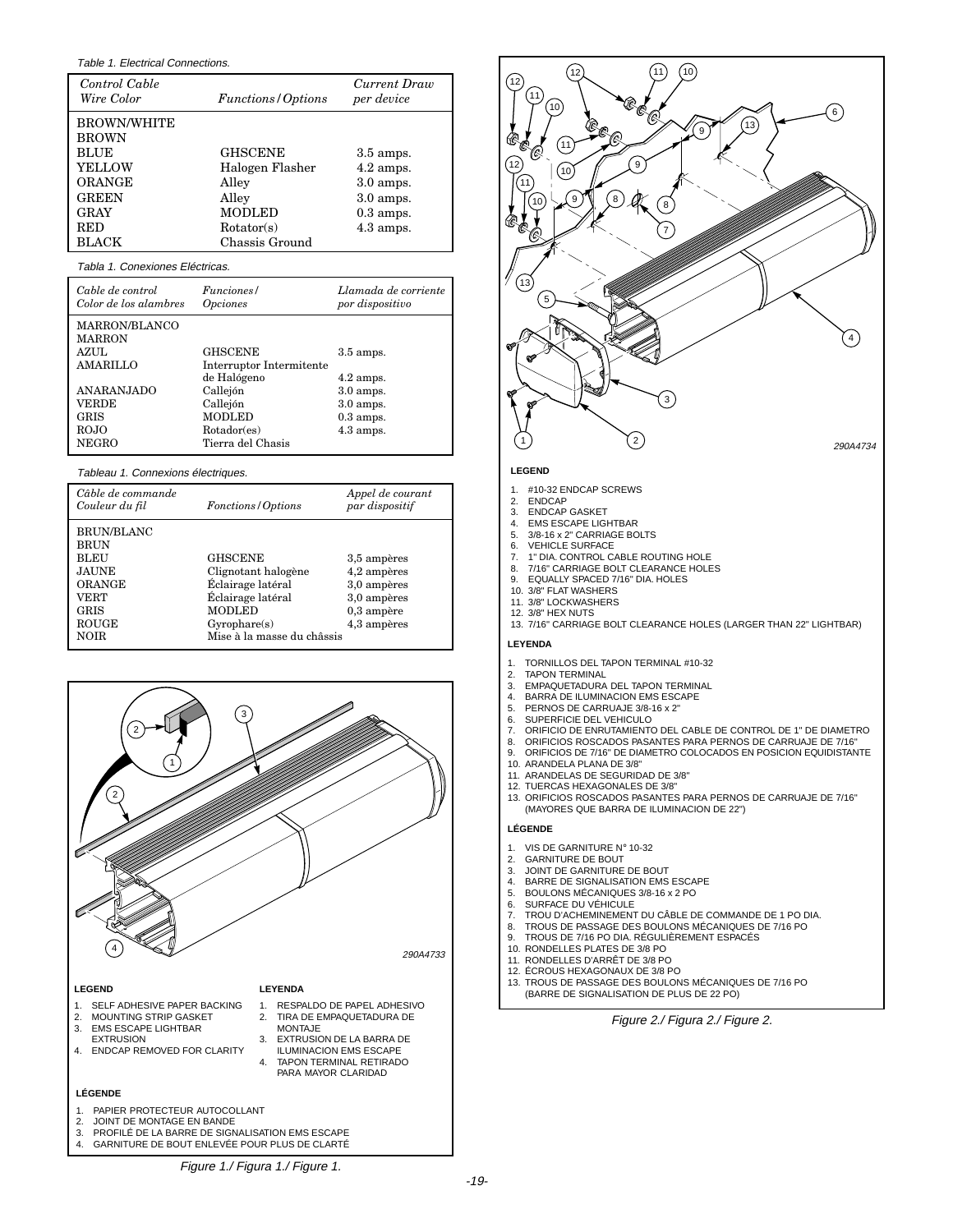

- 
- 4. JOINT D'ÉTANCHÉITÉ POUR L'OEILLET<br>5. JOINT D'ÉTANCHÉITÉ DU BOULON 5. JOINT D'ÉTANCHÉITÉ DU BOULON

Figure 3./ Figura 3./ Figure 3.



- 1. 3/8-16 x 2" CARRIAGE BOLTS<br>2. QUICK TRACK MOUNTING EX
- QUICK TRACK MOUNTING EXTRUSION
- 3. VEHICLE SURFACE<br>4. 1" DIA CONTROL C
- 4. 1" DIA. CONTROL CABLE ROUTING HOLE<br>5. 7/16" DIA. CARRIAGE BOLT CLEARANCE H
- 5. 7/16" DIA. CARRIAGE BOLT CLEARANCE HOLES
- 6. EQUALLY SPACED 7/16" DIA. HOLES 7. 3/8" FLAT WASHERS
- 
- 8. 3/8" LOCKWASHERS<br>9. 3/8" HEX NUTS 3/8" HEX NUTS
- 10. EMS ESCAPE LIGHTBAR
- 11. M8 SCREWS
- 12. 7/16" CARRIAGE BOLT CLEARANCE HOLES (LARGER THAN 22" LIGHTBAR)

#### **LEYENDA**

- 1. PERNOS DE CARRUAJE 3/8-16 x 2"<br>2. EXTRUSION DEL SISTEMA DE MON
- 2. EXTRUSION DEL SISTEMA DE MONTAJE QUICK TRACK
- 3. SUPERFICIE DEL VEHICULO
- 4. ORIFICIO DE ENRUTAMIENTO DEL CABLE DE CONTROL DE 1" DE DIAMETRO 5. ORIFICIOS ROSCADOS PASANTES PARA PERNOS DE CARRUAJE DE 7/16"
- DE DIAMETRO 6. ORIFICIOS DE 7/16" DE DIAMETRO COLOCADOS EN POSICION EQUIDISTANTE 7. ARANDELA PLANA DE 3/8"
- 
- 8. ARANDELAS DE SEGURIDAD DE 3/8"
- 9. TUERCAS HEXAGONALES DE 3/8" 10. BARRA DE ILUMINACION EMS ESCAPE
- 
- 11. TORNILLOS M8
- 12. ORIFICIOS ROSCADOS PASANTES PARA PERNOS DE CARRUAJE DE 7/16" (MAYORES QUE BARRA DE ILUMINACION DE 22")

#### **LÉGENDE**

- 1. BOULONS MÉCANIQUES 3/8-16 x 2 PO
- 2. PROFILÉ DE MONTAGE QUICK TRACK
- 3. SURFACE DU VÉHICULE<br>4 TROU D'ACHEMINEMENT
- 4. TROU D'ACHEMINEMENT DU CÂBLE DE COMMANDE DE 1 PO DIA.
- 5. TROUS DE PASSAGE DES BOULONS MÉCANIQUES DE 7/16 PO DIA.
- 6. TROUS DE 7/16 PO DIA. RÉGULIÈREMENT ESPACÉS<br>7. RONDELLES PLATES DE 3/8 PO
- 7. RONDELLES PLATES DE 3/8 PO
- 
- 8. RONDELLES D'ARRÊT DE 3/8 PO 9. ÉCROUS HEXAGONAUX DE 3/8 PO
- 10. BARRE DE SIGNALISATION EMS ESCAPE
- 11. VIS M8
- 12. TROUS DE PASSAGE DES BOULONS MÉCANIQUES DE 7/16 PO (BARRE DE SIGNALISATION DE PLUS DE 22 PO)

Figure 4./ Figura 4./ Figure 4.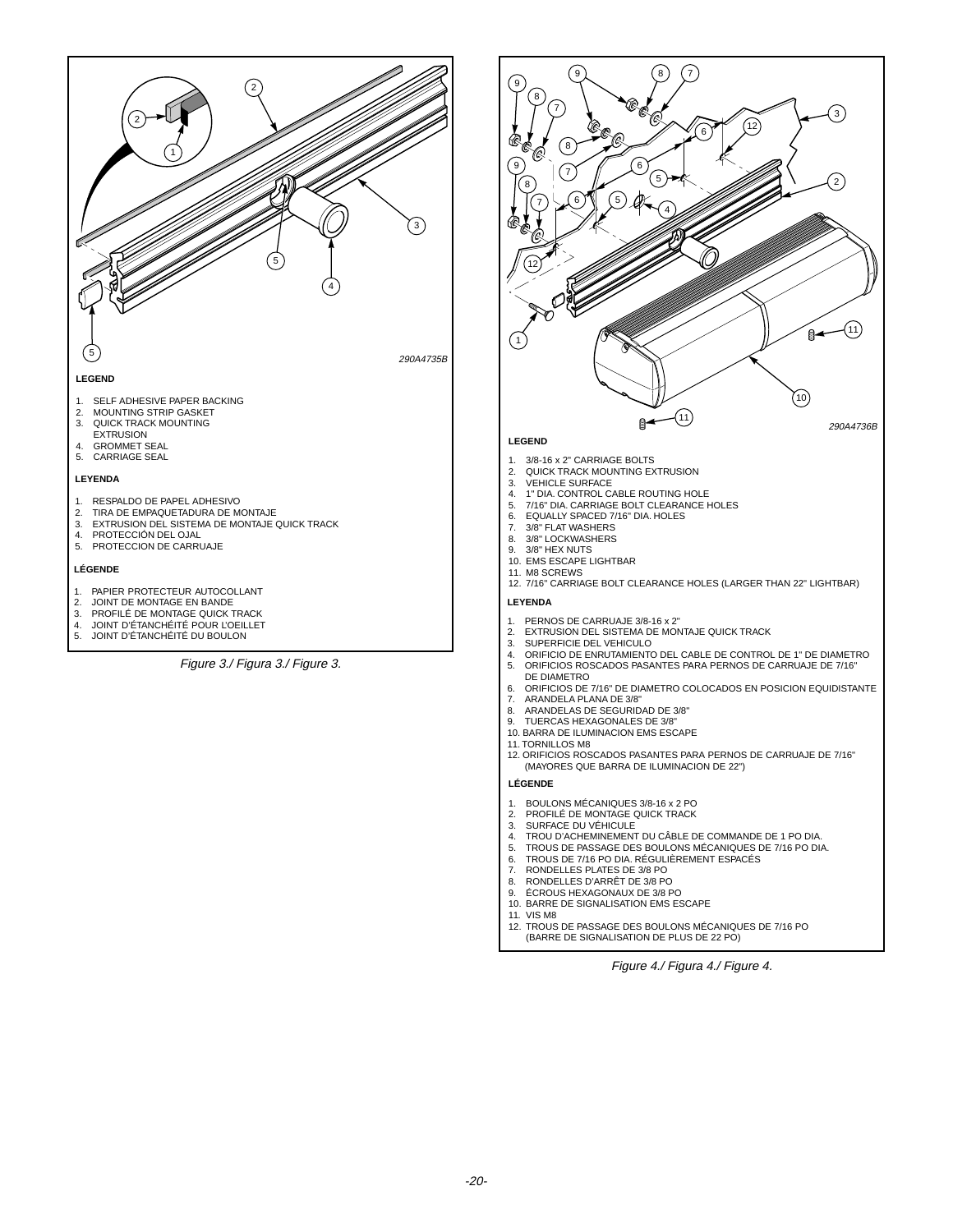

#### **LEGEND**

- CRIMP PINS TO STROBE HEAD CABLES
- 2. INSERT PINS IN CONNECTOR HOUSING 3. PLUG DIRECTLY TO STROBE POWER SUPPLY
- 

#### **LEYENDA**

- 1. FIJE A PRESION LAS PATILLAS A LOS CABLES DEL CABEZAL DE LUZ ESTROBOSCOPICA
- 2. INTRODUZCA LAS PATILLAS EN LA CUBIERTA PROTECTORA DEL CONECTOR<br>3. ENCHUFE DIRECTAMENTE AL SUMINISTRO DE POTENCIA DE LA LUZ 3. ENCHUFE DIRECTAMENTE AL SUMINISTRO DE POTENCIA DE LA LUZ
- **ESTROBOSCOPICA**

#### **LÉGENDE**

- 1. SERTISSEZ LES BROCHES SUR LES CÂBLES DE LA TÊTE STROBOSCOPIQUE<br>2. INSÉREZ LES BROCHES DANS L'ENVELOPPE DU CONNECTEUR
- 2. INSÉREZ LES BROCHES DANS L'ENVELOPPE DU CONNECTEUR
- 3. BRANCHEZ DIRECTEMENT SUR L'ALIMENTATION POUR STROBOSCOPE

Figure 5./ Figura 5./ Figure 5. **LEYENDA**



Figure 6 (Rotator)./ Figura 6 (Rotador)./ Figure 6 (Gyrophare).



- 
- 
- 3. EXTRUSION DEL SISTEMA EMS ESCAPE<br>4. CONECTORES DE CABLEADO
- 4. CONECTORES DE CABLEADO 5. TORNILLOS FORMADORES DE ROSCA #6 x 3/8"
- 6. CONJUNTO ESTROBOSCOPICO

#### **LÉGENDE**

- 
- 1. VIS DE MONTAGE 2. SUPPORT DE MONTAGE
- 
- 3. PROFILÉ EMS ESCAPE<br>4. CONNECTEURS DE CÂ
- 4. CONNECTEURS DE CÂBLAGE<br>5. VIS AUTOTARAUDEUSES N° 6 VIS AUTOTARAUDEUSES N° 6 x 3/8 PO
- 6. STROBOSCOPE
- 

#### Figure 7 (Strobe)./ Figura 7 (Luz Estroboscópica)./ Figure 7 (Stroboscope).



4. LOGEMENT ARRIÈRE

Figure 8 (GHSCENE)./ Figura 8 (GHSCENE)./ Figure 8 (GHSCENE).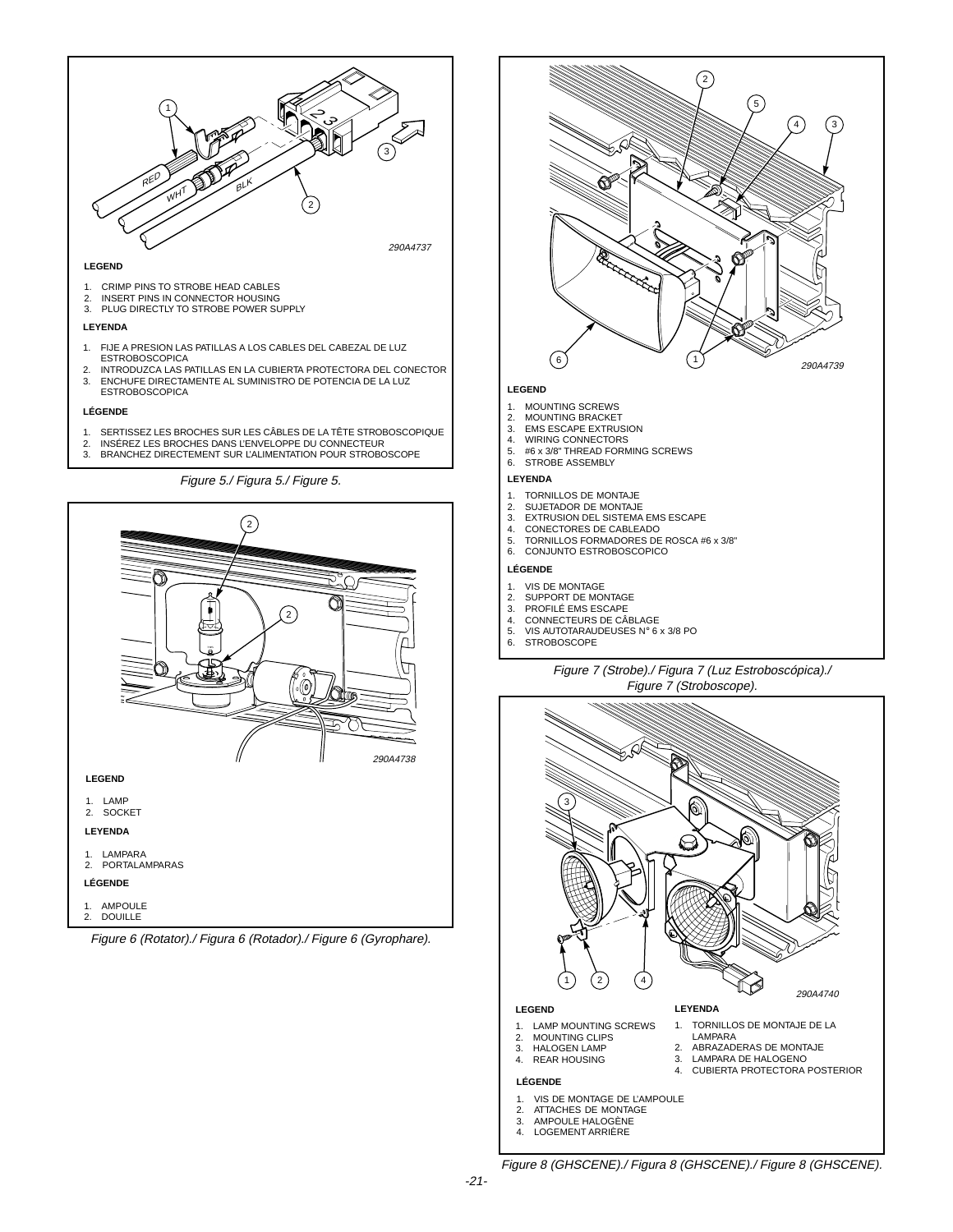







#### **LEGEND**

- 1. LAMP RETAINING RING
- 2. LENS<br>3. "O"-RI
- 3. "O"-RING
- 4. HALOGEN LAMP<br>5. #6 x 5/16" TORX H
- 5. #6 x 5/16" TORX HEAD ADJUSTMENT SCREW<br>6. #6 LOCKWASHER
- 6. #6 LOCKWASHER<br>7 LINIT WITH SWIVE 7. UNIT WITH SWIVEL BRACKET ASSEMBLY<br>8. MOUNTING BRACKET
- MOUNTING BRACKET

#### **LEYENDA**

- 1. ANILLO DE RETENCION DE LA LAMPARA
- 2. LENTE
- 3. ANILLO "O"
- 4. LAMPARA DE HALOGENO<br>5. TORNILLO DE AJUSTE DE
- 5. TORNILLO DE AJUSTE DE CABEZA TORX #6 x 5/16"<br>6 ARANDELA #6 6. ARANDELA #6
- 7. UNIDAD CON CONJUNTO DE SUJETADOR PIVOTANTE 8. SUJETADOR DE MONTAJE
- 8. SUJETADOR DE MONTAJE

#### **LÉGENDE**

- 1. ANNEAU DE RETENUE D'AMPOULE
- 2. LENTILLE<br>3. JOINT TOF
- 3. JOINT TORIQUE<br>4. AMPOULE HALO
- 4. AMPOULE HALOGÈNE<br>5. VIS DE RÉGLAGE DE T
- 5. VIS DE RÉGLAGE DE TÊTE TORX № 6 x 5/16 PO<br>6. RONDELLE D'ARRÊT № 6
- 
- 7. TÊTE AVEC SUPPORT PIVOTANT<br>8. SUPPORT DE MONTAGE SUPPORT DE MONTAGE

Figure 11 (Alley)./ Figura 11 (Callejón)./ Figure 11 (Éclairage latéral).



Figure 12 (9-Button Solaris)./ Figura 12 (Solaris de 9 Botones)./ Figure 12 (Solaris à 9 boutons).